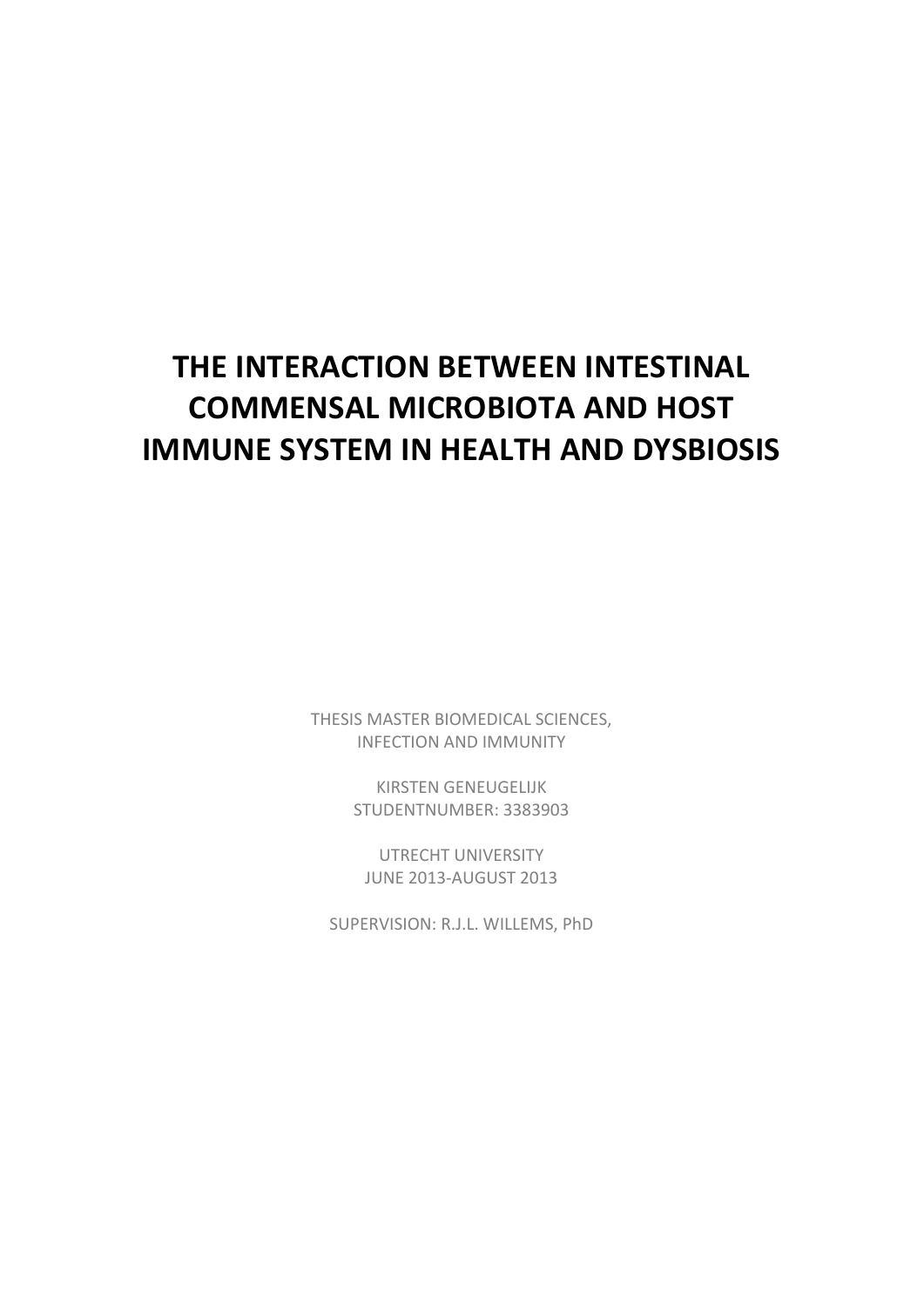| 2. The intestinal microbiota: a delicate balance between the host immune system,   |
|------------------------------------------------------------------------------------|
| 3. Commensal bacteria influence development of the host immune system  6           |
|                                                                                    |
|                                                                                    |
|                                                                                    |
|                                                                                    |
|                                                                                    |
| 5. Commensal bacteria influence signaling through pattern recognition receptors 10 |
|                                                                                    |
|                                                                                    |
|                                                                                    |
|                                                                                    |
|                                                                                    |
|                                                                                    |
|                                                                                    |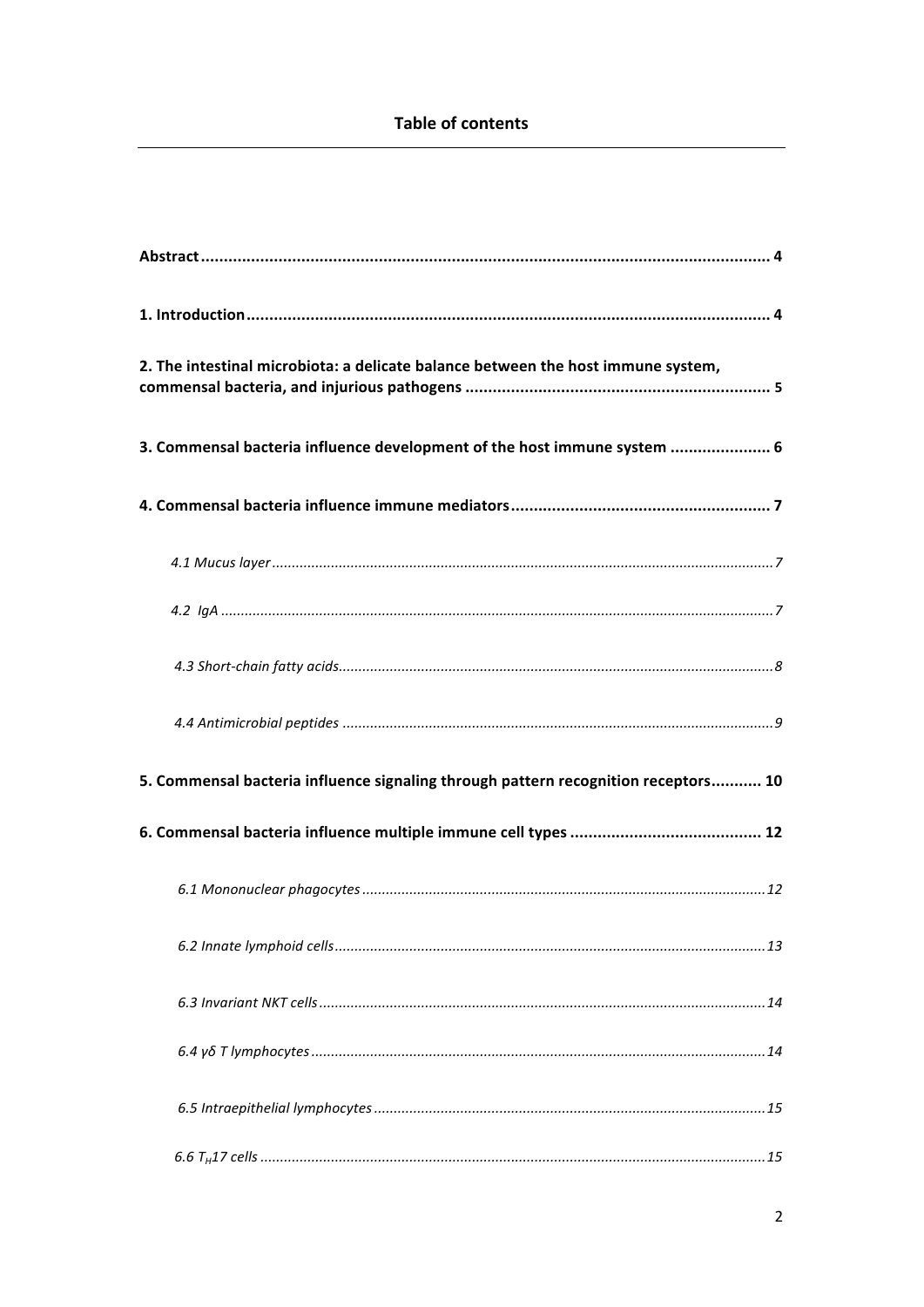| THE INTERACTION BETWEEN INTESTINAL COMMENSAL MICROBIOTA AND HOST IMMUNE SYSTEM |  |
|--------------------------------------------------------------------------------|--|
|                                                                                |  |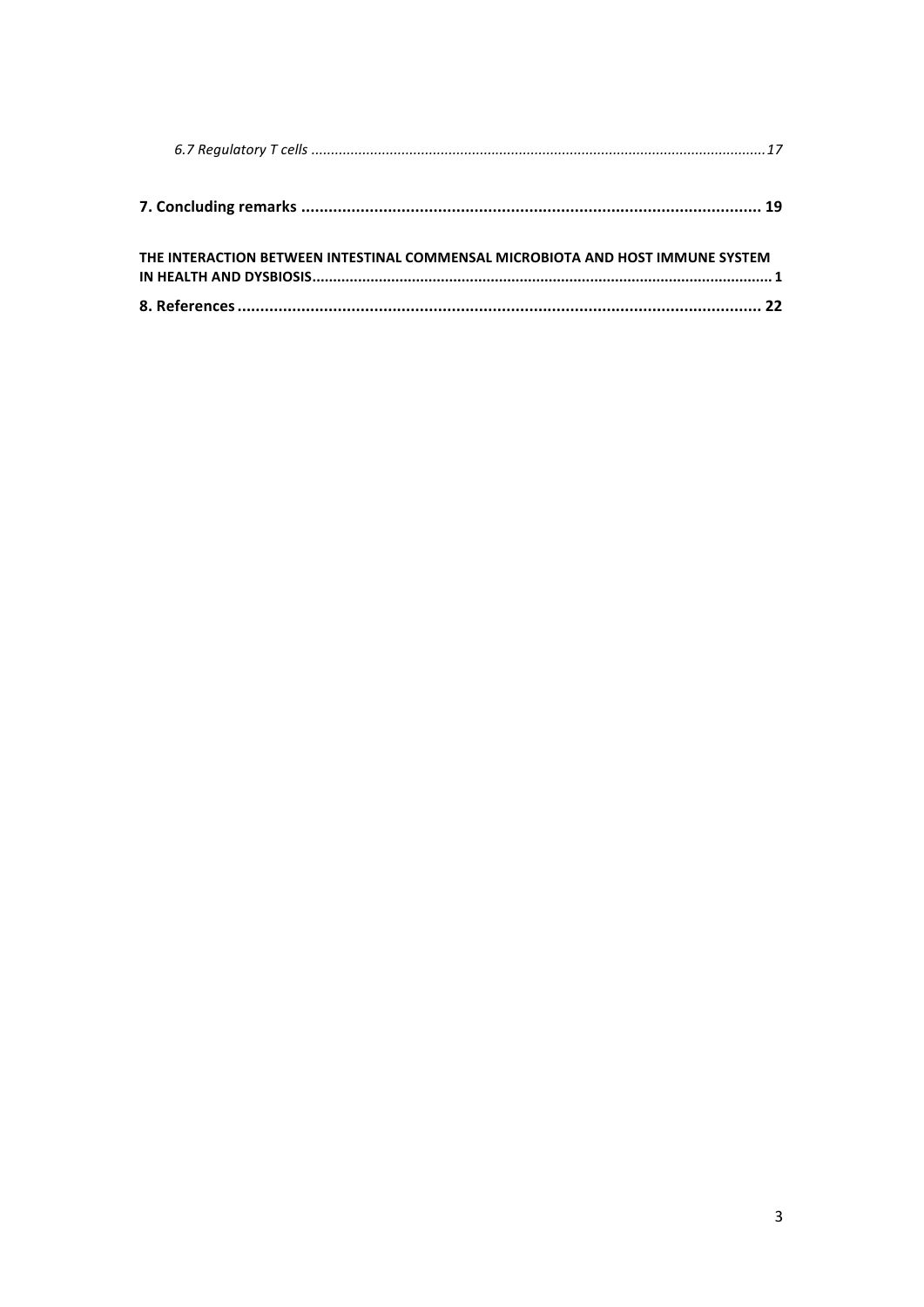## **Abstract**

Although mucosal surfaces of the human body are colonized with innumerable microorganisms, immunological tolerance towards commensal bacteria dominates in these environments. Bidirectional communication between intestinal commensal microbiota and host immune system is essential for continuing the mutualistic partnership and intestinal homeostasis. Therefore, absence of these microorganisms or perturbations in the commensal microbiota composition, called dysbiosis, could have profound deleterious effects for the host. Here, the effect of commensal microbiota on host immune response is discussed. The enteric flora modulates immune establishment as well as function of individual immune cell types, thereby preventing pathological conditions. Identification of microbiota-derived factors that modulate host immunity would be useful for developing new therapies for dysbiosis-associated diseases.

## **1.** Introduction

Mucosal surfaces of the skin, and urogenital, respiratory, and gastrointestinal tracts are abundantly colonized by a variety of organisms, including bacteria, fungi, viruses, and archaea. The gastrointestinal tract alone contains  $10^{14}$  microorganisms, predominantly bacteria, representing 100 times more genes than our genome [1-3]. These microorganisms range from beneficial to harmful for the host. Lifelasting colonization with microbiota at mucosal surfaces of newborn is initiated during birth upon contact with the microbial ecosystem of the mother. The host is highly adjusted to resident commensal bacteria and both parties take advantage of the established mutualistic partnership. Commensal bacteria profit from the broad availability of nutrients in the gut and, in turn, serve as supplier for multiple essential factors for the host, including vitamins [4]. In addition to improvement of the digestive capacity of ingested food [5], inhabitant microbiota limit the invading capacity of pathogens through limiting nutrient availability and niches competition [6]. However, the mutualistic partnership might be abolished in case of changes in the dynamic habitat. Due to their pivotal role in shaping the host immune system, both local and systemic, shifts in microbiota composition or a life devoid of commensal bacteria could have deleterious effects. Continue regulation of several immune cell subsets by the commensal microbiota is required in order to maintain a proper immune function and to avoid dysbiosis-driven pathological conditions. On the other hand, the host immune system itself is involved in controlling and shaping the microbiota composition, emphasizing that bidirectional communication between host and microbiota is essential. Alterations in the makeup of microbiota can be ascribed to several physiological conditions,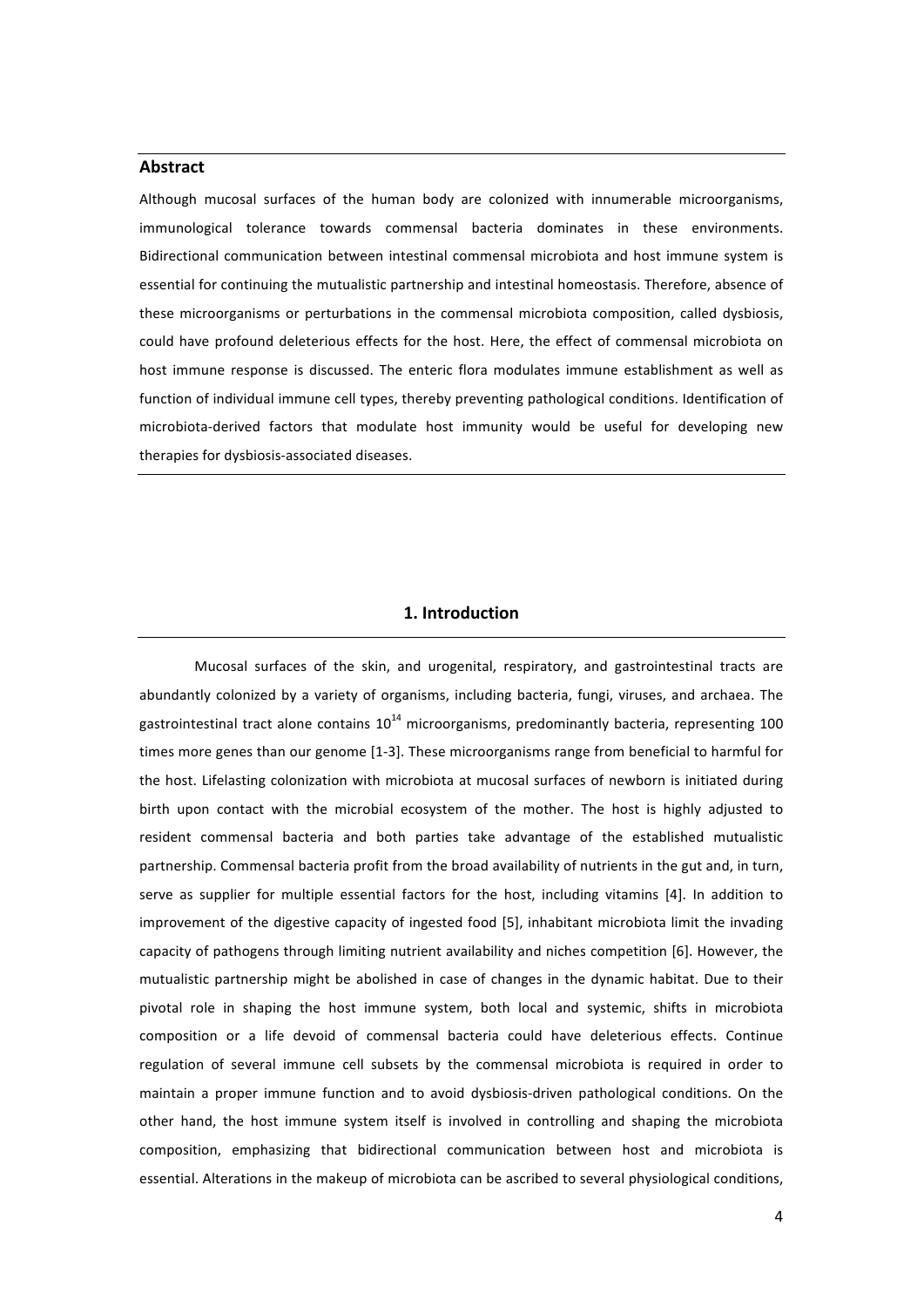such as intake of antibiotics [7], smoking [8], and eating habits [9]. Dysbiosis, referred to disrupted microbiota equilibrium, results in an altered microbiota metabolism and overgrowth of pathogenic bacteria [10], which makes the host more susceptible to multiple pathological conditions, including rheumatoid arthritis [11], inflammatory bowel disease [12], cancer [13], and allergic disorders [14]. In this paper interactions between commensal microbiota and host immune system will be discussed. Since intestinal microbiota - host immune communication was extensively studied over the past decades, this paper will focus on the interactions that occur in the gastrointestinal tract.

## **2.\$Commensal\$bacteria influence\$immune\$response\$against\$pathogens**

The mutualistic partnership between host immune system and commensal bacteria results in a homeostatic balance of all the immune cell subsets, enabling immunological tolerance towards commensal bacteria whereas outgrowth of injurious pathogens is prevented. Commensal bacteria are not only involved in the onset of the immunological response against pathogens, but also function as an adjuvant in order to expand the ongoing immune response. The use of antibiotic treated (ABX) experimental animals is a powerful tool to access the effect of commensal bacteria on the host immune response against harmful pathogens. Adaptive and innate immunity against lymphocytic choriomeningitis virus was suboptimal in ABX treated mice and resulted in diminished viral clearance [15]. Furthermore, ABX-mediated microbiota depletion in mice resulted in a reduced intestinal production of IL-17 and INF-γ upon infection with *Encephalitozoon cuniculi* [16]. Reversibility of the immune response was observed upon reconstitution with microbiota DNA and resulted in ameliorated *E. cuniculi* clearance [16]. ABX-mediated perturbation of microbiota prior to infection also caused an increased susceptibility to enteric infections, such as *Citrobacter rodentium* or Salmonella [17-19]. In accordance with these data, long-term usage of antibiotics facilitates overgrowth of vancomycin resistant *Enterococcus*, abbreviated as VRE [20]. Ubeda et al. showed in mice that administration of antibiotics facilitated VRE overgrowth upon a VRE challenge through perturbations of the intestinal commensal microbiota [21]. Introduction of anaerobic microbiota components into ABX treated mice diminished VRE overgrowth [22]. VRE clearance was achieved in ABX treated mice upon introduction of *Barnesiella* species [22]. This suggests that anaerobic *Barnesiella* bacteria are major participants in the suppression of VRE colonization. It was reported that antibiotic-mediated VRE overgrowth might eventually results in Bacteremia [21] A significant number of patients also develop VRE Bacteremia after undergoing an allogeneic hematopoietic stem cell transplantation (allo-HSCT) [23] VRE bloodstream infections after allo-HSCT can be ascribed to shifts in microbiota composition, as during allo-HSCT microbiota stability and diversity is altered [23]

Also germ-free (GF) animal models were used to access the effect of commensal bacteria on the host immune response against injurious pathogens. Mice in a germ-free state were highly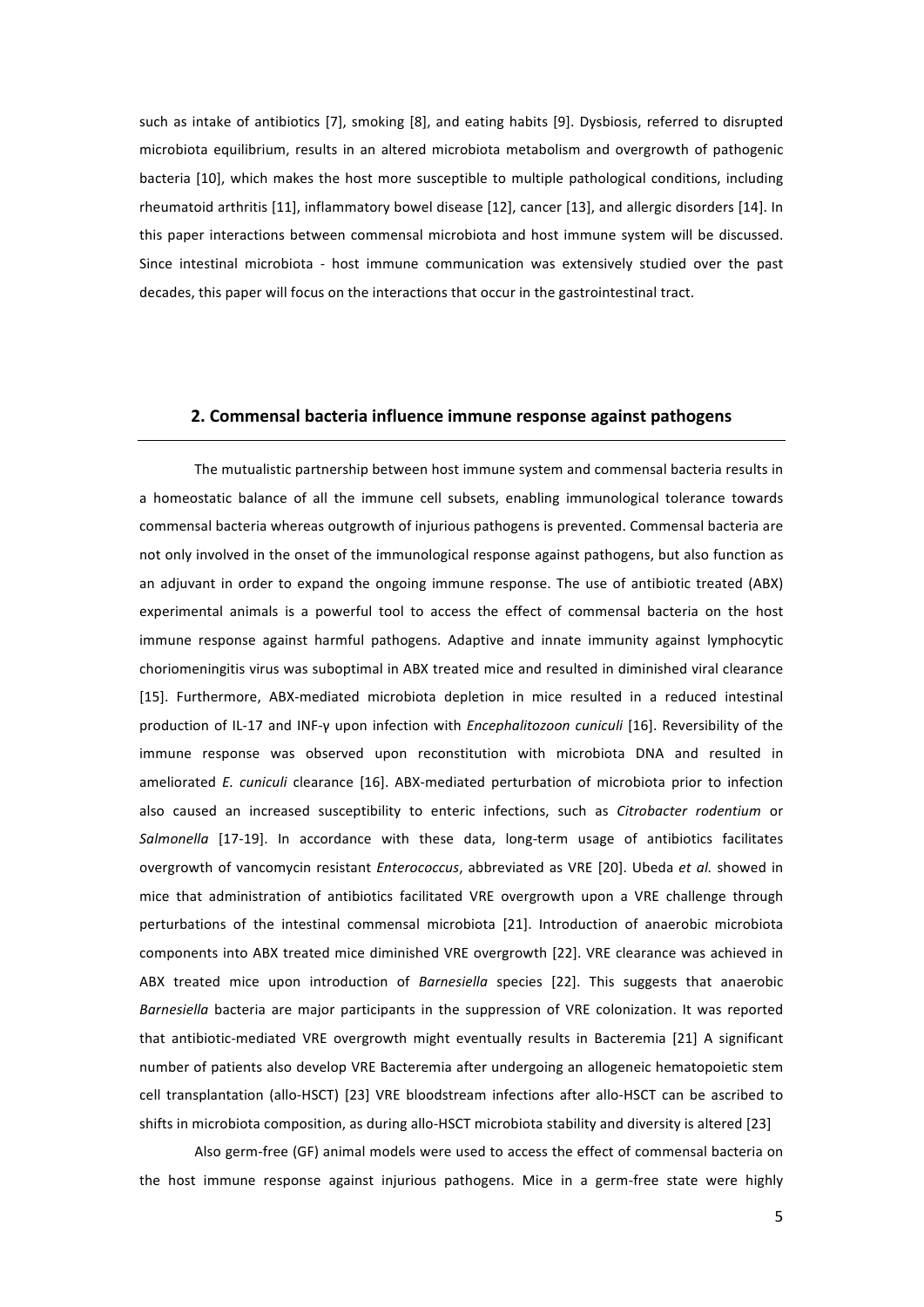susceptible to a variety of pathogens, including *Coxackie B*, *Bacillus antheracis*, *Listeria monocytogenes*, and *Shigella flexneri* [24-25]. In addition, GF mice were unable to eradicate *C.* rodentium upon inoculation [26]. This might be explained by an increased availability of luminal nutrient sources and reduced niche competition upon commensal microbiota depletion [26]. On the other hand, pathogens itself might increase their invading capacity by modulating resident commensal bacteria. For example, subspecies I of Salmonella enterica (serovar Typhimurium) control intestinal commensal bacteria composition and growth through induction of the host immune response, thereby facilitating establishment of infection [27]. Also extra-intestinal commensal bacteria are involved in regulating the host immune response against injurious pathogens. An impaired immunological response upon cutaneous *Leishmania major* infection was observed in GF mice [28]. Correction of the GF environment though intestinal enrichment with cutaneous commensals restored *L. major-specific immunity in GF mice*, whereas reestablishment of the immune response was lacking upon colonization with intestinal-resident commensals [28]. All these studies suggest that commensal bacteria play a pivotal role in influencing the host immune response against pathogens. In the next few chapters the effect of intestinal microbiota on immune homeostasis will be discussed in more detail.

## **3.\$Commensal\$bacteria influence development\$of the\$host\$immune\$system**

Studies with GF mice showed that intestinal commensal microorganisms directly influence host lymphoid structure development. Impaired development of gut-associated lymphoid tissue (GALT) and reduced number and structurally different mesenteric lymph nodes and Peyer's patches were observed in GF mice [29]. Postnatally, lymphoid tissue inducer cells (LTi) are involved in the establishment of secondary lymphoid structures [30]. At the newborn state, LTi-like cells cluster together in the lamina propria in cryptopatches, which eventually transform into mature isolated lymphoid follicles (ILFs) [31-32]. Intestinal commensal bacteria are required in order to form mature ILFs from cryptopatches [33]. Deprivation of the enteric flora in mice resulted in impaired formation of ILFs [34]. Boeshkra et al. showed that commensal bacteria might regulate ILF formation through the recognition of gram-negative-derived Nod1 ligands by Nod1 receptors present in epithelial cells [35]. These Nod1 receptors are intracellular pattern recognition receptors, which will be further discussed in chapter 5.

Besides their involvement in the establishment of mature lymphoid tissues, the intestinal microbiota also influences development of multiple immune cell subtypes. Expression of Toll-like receptors (TLR), which are involved in immune cell activation, is reduced on intestinal epithelial cells (IECs) of GF mice [36]. Furthermore, in GF mice the portion of intestinal intraepithelial lymphocytes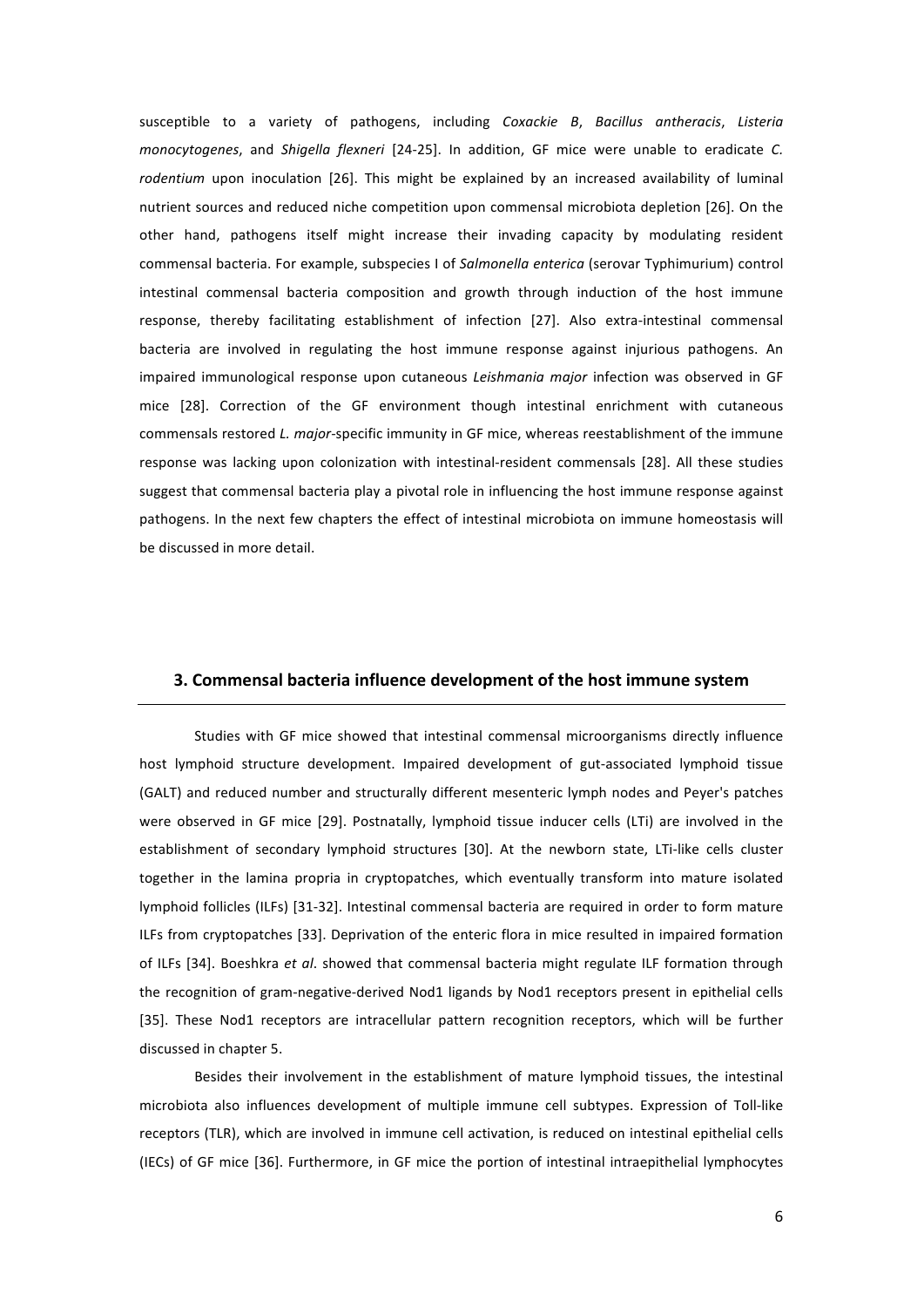(IELs) and intestinal TCRγδ T cells dramatically expanded upon microbiota enrichment [37-38]. Also colonic Foxp3<sup>+</sup> T<sub>regs</sub> were significantly diminished in microbiota-deprived mice [39]. In addition, the proportion of  $CD4^+$  T cells in GF mice was diminished in the lamina propria as well at extra-intestinal sides such as the spleen, suggesting a role for the enteric flora in controlling systemic immunity [40-41]. The quantity of  $CD4^+$  T cells was restored upon introduction with *Bacteroides fragilis*, indicating that commensal bacteria possess immunomodulatory capacity and influence immune development [41]. The influence of intestinal microbiota on mononuclear phagocytes, innate lymphoid cells, invariant NK T cells, TCRγδ T cells, intraepithelial lymphocytes, T<sub>H</sub>17, and regulatory T cells will be further discussed in chapter 6.

#### **4.\$Commensal\$bacteria influence immune\$mediators**

Besides their modulating capacity on a variety of immune cell types, intestinal commensal bacteria also influence several immune mediators. In order to avoid bacterial overgrowth and interaction between invading pathogens and IECs, intestinal commensal bacteria regulate the production of immune mediators, including mucus, Immunoglobin A (IgA), short-chain fatty acids (SCFA), and antimicrobial peptides (AMPs).

#### *4.1!Mucus!layer*

Gastrointestinal commensal bacteria might combat against injurious pathogens through maintaining mucus layer integrity. Mucin glycoproteins, produced by Goblet cells from IEC layer, assemble and form the mucus layer. This mucus layer serve as a protective shield in order to prevent direct interaction of invading pathogens with the epithelial layer, as the inner mucus layer is devoid of pathogens [42]. However, some pathogens developed mechanisms to be able to pass the protective mucus layer, such as *Campylobacter jejuni* and *Helicobacter pylori* [43-44]. The role of microbiota in mucus production was shown in GF animals. In animals devoid of microbiota the mucus layer was twice as small as the mucus layer of colonized animals and the mucus composition was attenuated [45-46]. The mechanism behind the modulation of the intestinal mucus layer by intestinal microbiota is currently unknown and remains to be elucidated.

#### *4.2!IgA*

In the germinal centers of Peyer's patches production of IgA-secreting cells takes place with help of T lymphocytes [47]. Upon encountering antigens, lymphocytes migrate into the mesenteric lymph node where differentiation into IgA-producing plasma cells takes place [47]. In the lamina propria IgA secretion can be elicited in a T lymphocyte-independent manner [48]. Production of IgA is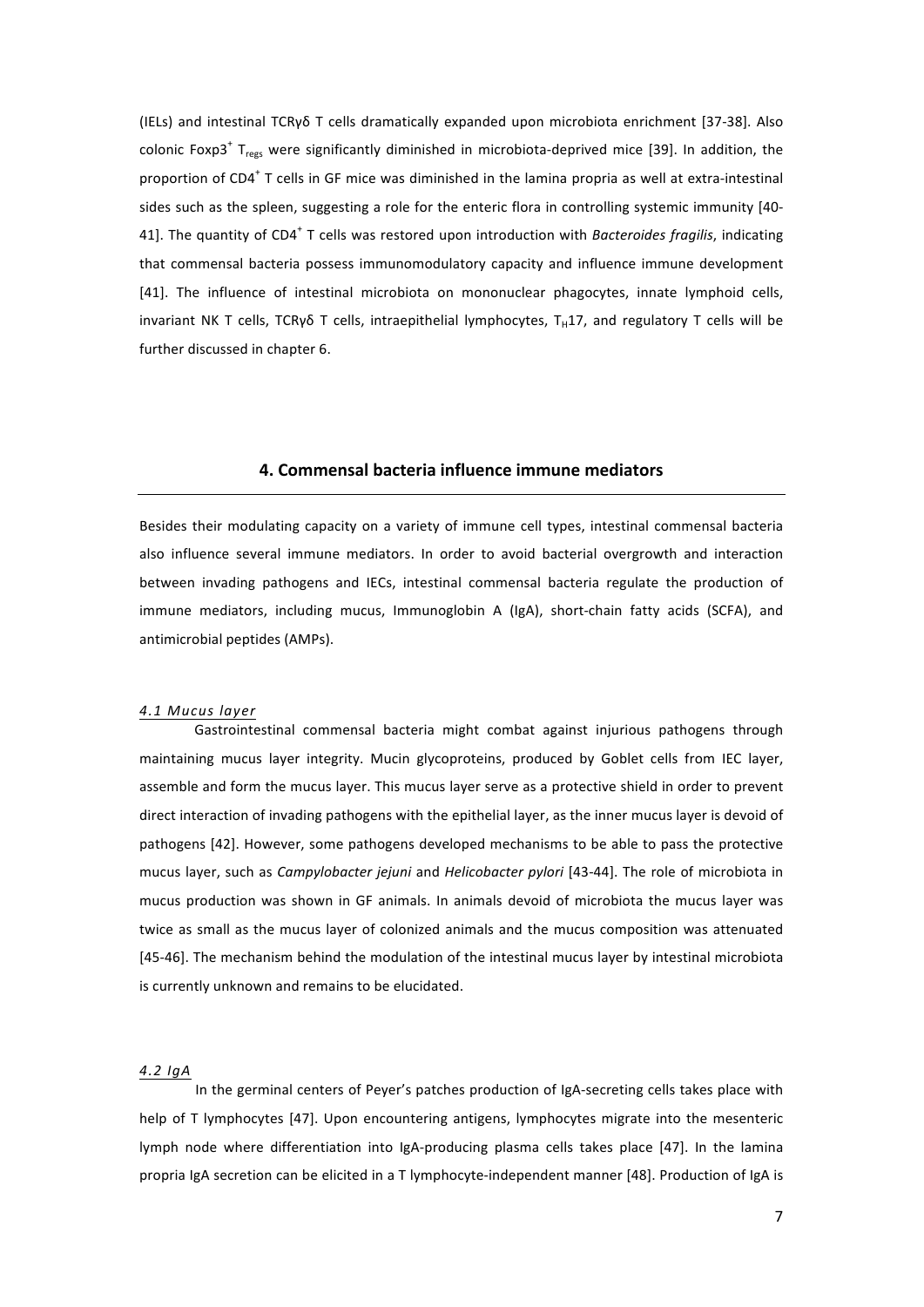required in order to establish sufficient local as well as systemic immune homeostasis. Therefore, IgA serves as a host defense mechanism that prevents pathogen entrance. Absence of microbiota in GF mice resulted in reduced numbers of IgA secreting cells in the lamina propria and diminished secretion of IgA, suggesting that intestinal commensal bacteria influence secretion of IgA [47, 49]. It has been described that particular intestinal-resident bacterial species, including *Clostridia* and segmented filamentous bacteria (SFB), play a role in the development of IgA-secreting cells, probably via TLR signaling [47, 50]. However, the immunomodulatory effect on the secretion of IgA differs between commensal bacteria species. For example, Bacteroides species are more potent to induce IgA secretion in Peyer's patches than *Lactobacillus* species [49]. It was also reported that IgA is induced by commensal-carrying intestinal dendritic cells and prevent penetration of commensal bacteria into the mucosal layer [51]. This implies that, besides tolerating them, the host immune system is able to sense and regulate indigenous commensal bacteria. Therefore, it is likely that IgA elicited upon interaction with commensal bacteria contributes in maintaining the mutualistic partnership between host and commensal bacteria [52].

#### *4.3!SCFAs*

The breakdown of dietary fibers by commensal bacteria results in the release of SCFAs. The kind of fermentation product that is released in the host's intestines is determined by the composition of the intestinal microbiota. Elevated quantities of butyrate are formed by *Firmicutes*, whereas propionate and acetate are secreted in high concentrations by *Bacteriodetes* species [53]. In patients suffering from severe ulcerative colitis and Crohn's disease, which is associated with microbiota alterations, diminished levels of fecal SCFAs are found, in particular acetate [54]. In agreement with this observation, severity of dextran sulphate sodium-induced colitis in GF mice was significantly decreased upon acetate treatment [55]. G-protein-coupled receptors were identified to serve as receptors for SCFAs [56]. Maslowski et al. reported that interaction between G-proteincoupled receptor 43 located on innate immune cells, abbreviated as GPR43, and SCFAs influenced host immune response [55]. SCFAs proportions were strongly diminished in GF mice [55, 57]. These mice showed the same phenotype as *Grp43* deficient mice, which had an impaired regulation of the inflammatory response [55]. Augmented proportions of CD4<sup>+</sup> T cells, but not of T<sub>H</sub>17 and T<sub>H</sub>1 subtypes were reported in mice as an effect of SCFA release [58]. In addition, SCFAs modulated both function and extend of the  $T_{ref}$  population in the colon of mice in a GRP42-dependent manner, suggesting that SCFAs are involved in maintaining homeostasis [58]. The interaction between SCFAs and GPF43 might be a mechanism by which commensal bacteria affect host immune response and homeostasis thereby keeping up the mucosal barrier function. Therefore, the fact that intestinal dysbiosis results in impaired homeostasis, which can be partly ascribed to reduced SCFA levels. This knowledge might be useful as a step towards the development of new therapeutic options.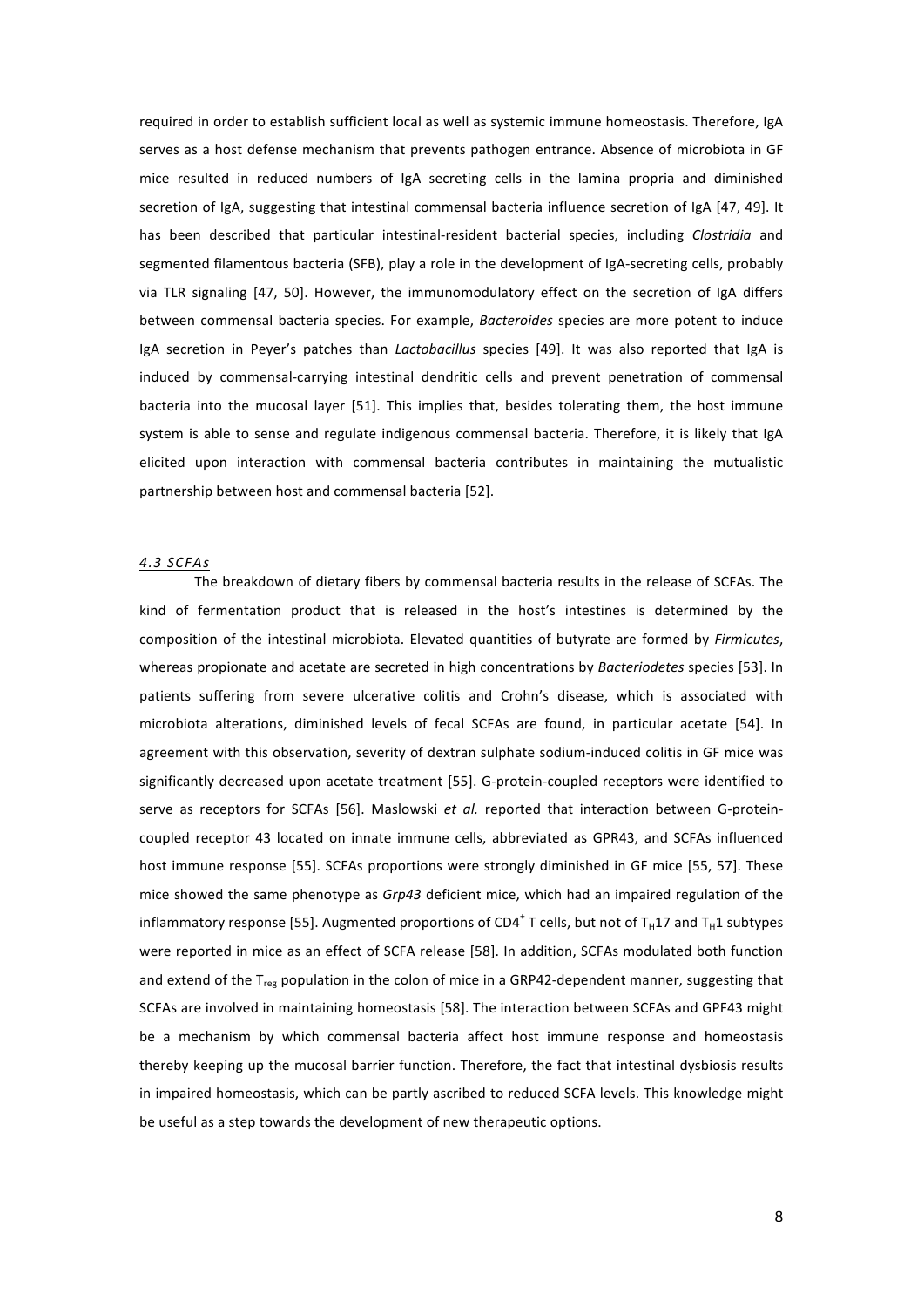#### *4.4!Antimicrobial!peptides*

In order to prevent adherence and entering of pathogenic microbes, AMPs are abundantly secreted in response to microbial communities by a variety of cell types, such as intestinal goblet cells, paneth cells, enterocytes, and cutaneous keratinocytes [59]. Skin commensal bacteria are able to stimulate the production of AMPs (RNase7 and HBD-3) by human keratinocytes through the activation of EGFR, TLR-2, and NF-κB [60]. Intestinal enrichment with *Bacteriodes thetaiotaomicron* in GF mice resulted in Ang4 upregulation in Paneth cells [61]. In addition to Ang4, intestinal commensal bacteria are also involved in induction of bactericidal C-type lectin (RegIIIy) expression by IECs [62]. Both mouse RegIIIy and their human ortologue HIP/PAP possess bactericidal effects to gram-positive bacteria via binding to their surface-located peptidoglycan [62]. It has been shown that GF mice with *Bifidobacterium longum* reconstruction show diminished RegIIIy expression, whereas expression is increased upon *B. thetaiotaomicron* colonization, suggesting that the commensal community structure is involved in differential expression of RegIIIy [63]. The same phenomenon was observed in studies with antibiotic-driven changes in microbiota composition [64]. The hypothesis that commensal bacteria modulate RegIIIy production is strengthened by the fact that a combination of antibiotics (vancomycin, metronidazole, and neomycin sulphate) diminished the expression of RegIIIy in IECs and Paneth cells of mice [65]. In these mice an increased susceptibility to vancomycin-resistant *Enterococcus* [65] intestinal colonization was observed. Experiments with mice also showed impaired clearance of intestinal *Listeria monocytogenes* and diminished RegIIIy expression in the small intestine upon loss of MyD88 signaling, implying that induction of RegIIIy by commensal bacteria is TLRmediated [66]. Flagellin-induced TLR-5 stimulation as well as LPS-induced TLR-4 stimulation restored RegIIIy expression in IECs of microbiota-depleted mice [65, 67]. It has been shown that RegIIIy also controls the physical separation of commensal microbiota from the intestinal epithelium [68]. Lack of RegIIIy function in mice was associated with an increased bacterial colonization of intestinal mucosal surfaces and an enhanced adaptive immune response [68]. This suggests that RegIIIy is involved in host-bacterial segregation, thereby promoting the mutualistic partnership between commensal microbiota and host. Vaishnava et al. reported that gut commensal bacteria are also involved in secretion of RegIIIβ (an AMP that interacts with peptidoglycan), α-defensins (possess antimicrobial activity), RELMβ (a modulator of inflammation), and CRP-ductin (binds gram-positive and gramnegative bacteria) in Paneth cells upon TLR activation [69].

Expression of AMPs also affects the commensal microbiota makeup. Dysbiosis might be driven by constitutive expression of intestinal α-defensins [70]. Dysbiosis-mediated alterations in IL- $17<sup>+</sup>$  CD4<sup>+</sup> T lymphocyte number exert skewing of the immune response [70]. Thus, AMPs are also involved in immunomodulation.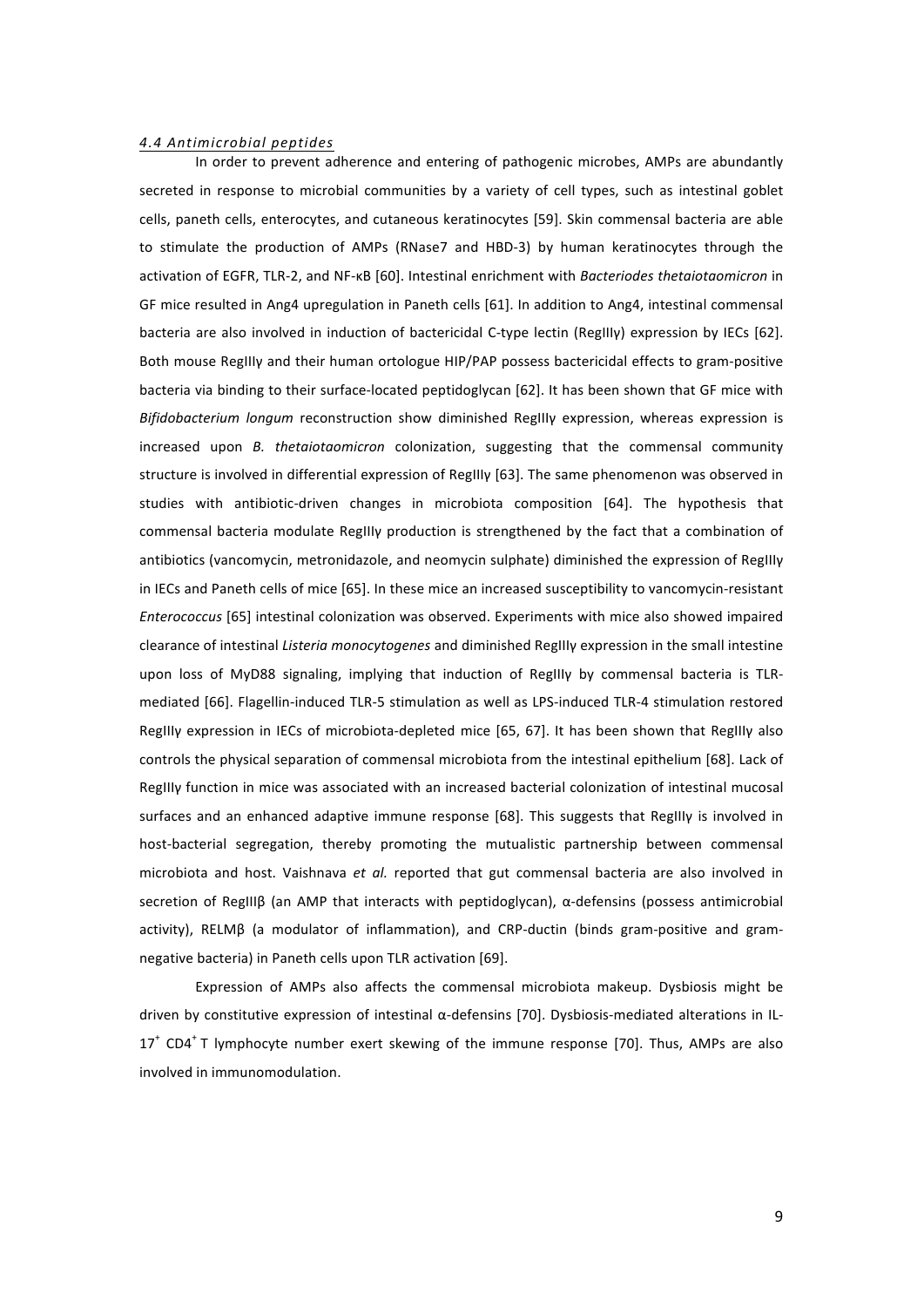## **5.\$Commensal\$bacteria influences\$signaling\$through\$pattern\$recognition\$receptors**

Despite the existence of an intestinal physical and biological barrier, some pathogens are able to pass this barrier and to interact with IECs. Pattern Recognition Receptors (PRRs) on IECs are important components of the host immune surveillance system and have the ability to sense microorganisms. These receptors of innate immunity sense components derived from microorganisms known as microbe-associated molecular patterns (MAMPs) or pathogen-associated molecular patterns (PAMPs) [71]. In the gastrointestinal tract two classes of PRR can be distinguished: Toll-like receptors and Nod-like receptors, also abbreviated as TLRs and NLRs respectively [71]. NLRs are located in the cytosol of the cell, whereas TLRs are membrane-spanning receptors associated with the plasma membrane or membranes of intracellular organelles [71]. PRR signaling eventually results in T cell activation, upregulation of several molecules (e.g. adhesion and adaptor molecules), and cytokine secretion through NF-κB. Since the gastrointestinal tract is abundantly colonized with microorganisms, excessive activation of PRRs would be expected. However, several negative regulators of PRR signaling have been described that dampen the host immune response [72]. In addition, since PRR are not abundantly expressed at the apical side of the intestinal epithelial cell layer, interaction with non-invasive (commensal) bacteria is not likely [72]. Nevertheless, interaction between microbiota and host PRRs remain required in order to establish a proper intestinal immune homeostasis [73]. Thus, PRRs located on epithelial cells facilitate communication between microbiota and epithelial cells. With the use of GF or MyD88 knockout mice PPR-microbiota interactions were investigated, as MyD88 is a downstream signaling molecule involved in almost all TLR signaling pathways and NLR signaling is abrogated in MyD88 knockout mice [74].

In contrast to GF animals, mice lacking MyD88 have a normal formation of gut-associated lymphoid tissue [75]. This argues against a role for PRR signaling in the development of lymphoid tissue. However, the establishment of (immune) cell populations might be affected by microbiota-PRR interactions. For example, both GF and MyD88  $\cdot$  mice showed significantly diminished numbers of intestinal IELs, suggesting that IELs are modulated upon microbiota-PRR interaction [37, 76]. In addition, Polysaccharide A (PSA) is a factor derived from the intestinal commensal *B. fragilis* that interacts with TLR-2, which caused induction of T<sub>regs</sub> [77]. The induced T<sub>reg</sub> population has a suppressive effect on the T<sub>H</sub>17 pool, as FoxP3 expression by T<sub>regs</sub> has an antagonizing effect on RORγt action, which is required for differentiation of naive T cells into T<sub>H</sub>17 lymphocytes [78]. Through TLR-2 signaling, PSA stimulates secretion of IL-10 by CD4<sup>+</sup> T cells, which inhibits expansion and activity of the  $T_H$ 17 pool [77]. By doing so, PSA creates a more regulatory intestinal environment, as proinflammatory T<sub>H</sub>17 lymphocytes are suppressed and T<sub>regs</sub> are induced. Diminished IL-17 production through *B. fragilis*-mediated TLR activation enhanced symbiotic colonization of *B. fragilis* [77]. This is in contrast with pathogens, as TLR signaling triggered by pathogenic microorganisms result in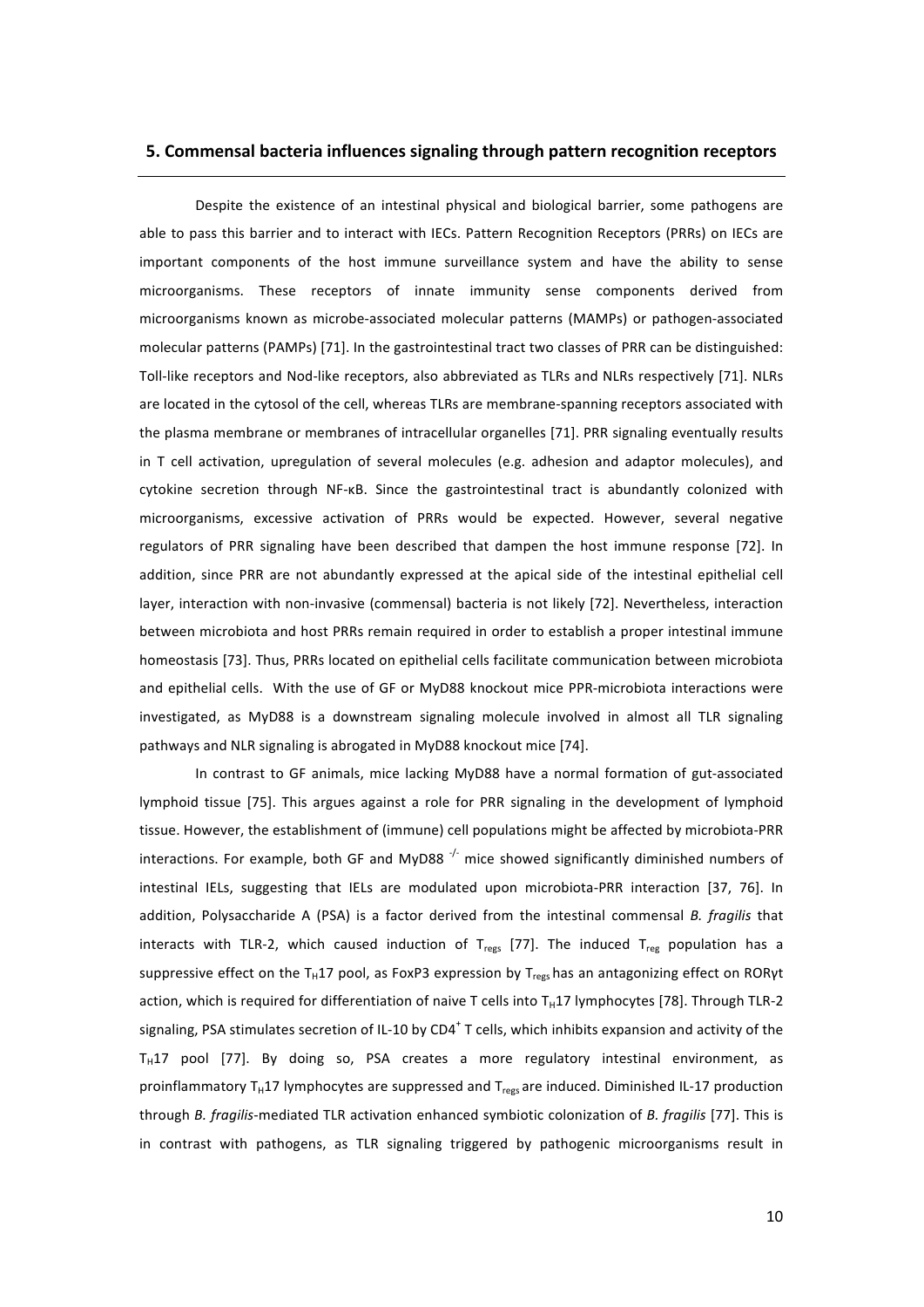pathogen clearance [77]. These data revealed insight into a potential mechanism by which the host immune system can differentiate between beneficial commensals and harmful pathogens [77].

GF animals have an abrogated intestinal barrier function, which is observed as diminished proliferation of epithelial cell and a higher permeability, and it is likely that a lack of PRR signaling is responsible for this effect [74]. However, abrogation of the intestinal barrier was not TLR mediated, as MyD88 deficient mice did not show an aberrant intestinal barrier [74]. Although disruption in the intestinal barrier appeared not TLR mediated, intestinal commensal bacteria are able, through activation of macrophages, to induce proliferation of colonic epithelial progenitors [79]. This process is MyD88 depended and thus indeed PRR mediated [79].

Besides their modulating activity on (immune) cell types, recognition of commensal microflora through PRR also regulates the production of several other factors. As mentioned previously, the induction of antimicrobial peptides and IgA by commensal microbiota depends on TLR signaling. Furthermore, the overgrowth of (commensal) bacteria is prevented through TLR-mediated production of AMPs, suggesting that TLR deficiencies might be associated with alterations in microbiota composition. However, Ubeda et al. recently reported that modifications in microbiota composition due to abrogated TLR function are marginal and that enteric flora changes observed in TLR-deficient animals can be ascribed to housing [86]. In addition to AMPs, MyD88-mediated induction of colonic cytokine production (TNF, IL-6, and KC-1) was completely absent in ABX mice, suggesting the ability of microbes to stimulate PRR at steady state [73]. In addition, mice lacking MyD88 signaling were unable to respond to cytokines produced upon NLR signaling, suggesting that NLR signaling is abrogated in these mice [74].

NLRs, the other class of PRRs, are important components of the inflammasome. Inflammasomes are polyprotein complexes consisting of one of several Nod-like receptors proteins (NLRPs), which serve as sensors for MAMPs. Inflammasomes are able to elicit innate immune responses through the activation of the caspase-1 cascade, which leads to the maturation of IL-1β and IL-18 [80]. Intestinal mononuclear phagocytes induced maturation of IL-1β from pro-IL-1β through NLRC4 inflammasome activation by pathogenic *Pseudonomas aeruginosa* or *Salmonella* [81]. In contrast, mononuclear phagocytes hyporesponsiveness was observed upon encountering commensal microbiota-derived PRR ligands [81]. This suggests that lamina propria-located phagocytes distinguish between harmful pathogens and beneficial commensal bacteria through inflammasome-mediated maturation of IL-1β.

Inflammasomes itself are able to modify commensal bacteria composition [82]. Mice with NLRP6 inflammasome component deficiency developed an altered intestinal microbiota composition, which drives a colitogenic phenotype [82]. The candidate phylum, TM7, possibly representing Grampositive bacteria [148], and members of the *Prevotellaceae* family were more abundantly present in microbiota of NLRP6<sup> $\frac{1}{r}$ </sup> mice compared to microbiota of conventionally raised animals [82]. These bacterial phylotypes have been linked to multiple human diseases, including inflammatory bowel disease (IBD) and periodonditis [83, 84, 148]. These data suggest that inflammasome-driven dysbiosis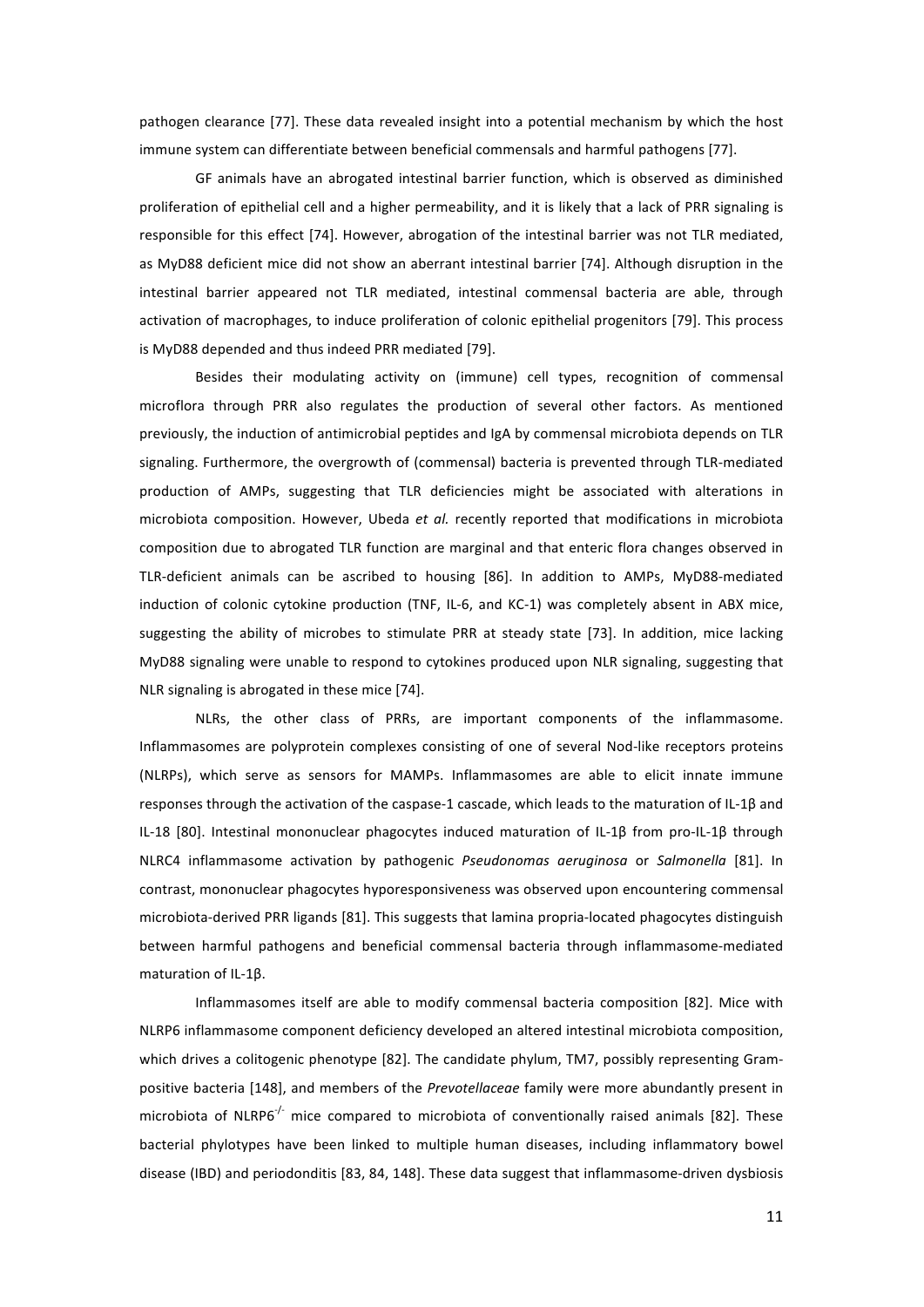might be the underlying condition of several diseases. In agreement with this study, several deficiencies in NLRs have been shown to be associated with alterations in commensal bacteria composition [35, 85]. On the other hand, Ubeda *et al.* recently reported that modifications in microbiota composition due to abrogated TLR function are marginal and that enteric flora changes observed in TLR-deficient animals can be ascribed to housing [86].

## **6. Commensal bacteria influence multiple immune cell types**

#### *6.1!Mononuclear!phagocytes*

Phagocytes, such as  $CD103<sup>+</sup>/CX<sub>3</sub>CR1<sup>+</sup>$  dendritic cells and macrophages, are abundantly present in the intestinal lamina propria and Peyer's patches and are involved in sampling antigens. Mononuclear phagocytes are important participants in maintaining the 'immunological tolerance/immune response balance', as tolerance against commensals and immunity against injurious pathogens is induced. Studies with GF mice were used in order to investigate the role of commensal microbiota on intestinal phagocytes. The proportion of  $CX_3CRI^+$  dendritic cells in the lamina propria was diminished in GF mice, indicating the involvement of commensal bacteria in proportion enlargement of the  $CX_3CRI^+$  phagocyte population [87]. Besides their involvement in phagocyte population size, commensal bacteria have the ability to act on  $CX_3CR1^*$  phagocyte transport to the mesenteric lymph nodes. The enteric flora prevents this  $CX_3CR1^+$ phagocyte-mediated trafficking of both harmful pathogens and beneficial gut bacteria [88]. This process is MyD88 mediated and allows tolerance towards enteric microbiota [88]. These data suggest that the inhibitory effect on trafficking might be eliminated due to dysbiosis, facilitating immunologic priming and inflammation. Thus, loss of microbiota will result in enhanced clearance of invading pathogens, but also might contribute to immune disease pathogenesis.

As mentioned previously, phagocyte responsiveness to microbiota and injurious pathogens is differential, as mononuclear phagocytes secreted IL-1β upon infection with pathogens, whereas intestinal commensals induce an anergic response [81]. Konstantinov *et al.* reported that the enteric flora actively alters dendritic cells function [89]. *Lactobacillus acidophilus*, a member of the commensal microbiota community, interacts with DC-SIGN on dendritic cells through surface layer protein A resulting in increased IL-10 and diminished IL-12 secretion [89]. *L. acidophilus* affects both T cell and dendritic cell function through dendritic cell-mediated alterations in the cytokine profile, suggesting a role of commensal bacteria in stimulating tolerance [89]. Commensal microbiota-driven modulation of dendritic cell function into a more tolerogenic state can also occur indirectly through stimulation of PRRs on IECs [90]. Zeuthen et al. suggested that under influence of commensal microbiota TSLP and TGF-β secretion of IECs is increased, creating a tolerogenic setting in the intestine [91]. Soluble factors secreted by commensals might also serve as mediators in commensal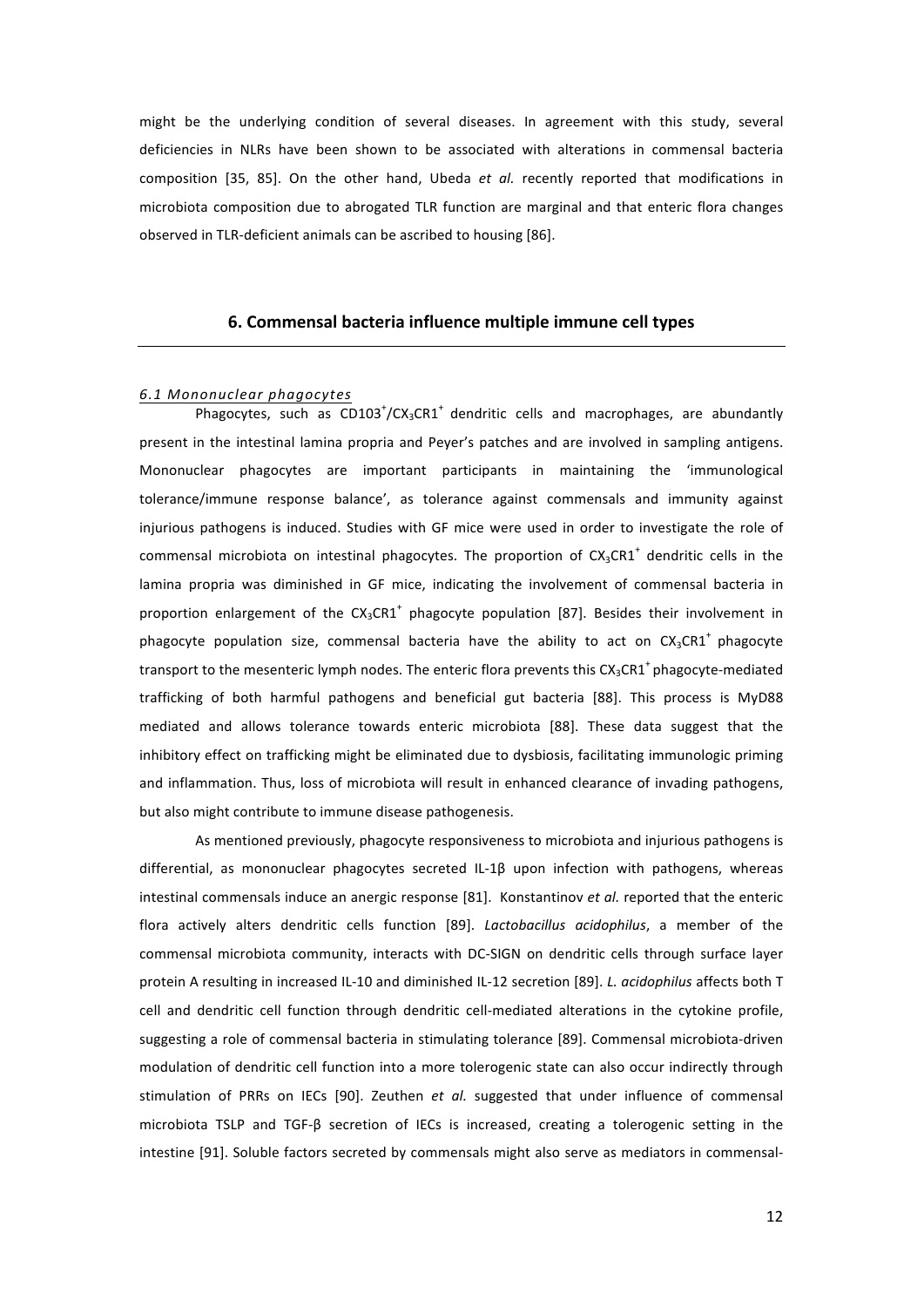dendritic cell communication. *Lactobacillus planetarium* secretes sTP, which prime dendritic cells, resulting in expanded secretion of dendritic cell derived-IL-10 [92].

Since the intestinal flora plays a pivotal role in phagocyte function, it is likely that changes in enteric flora composition have detrimental effects on phagocyte action. Intestinal dendritic cells of subjects suffering from Crohn's disease secrete significantly higher quantities of IL-6 and IL-12, generating a more pro-inflammatory environment [93]. This cytokine profile secreted by dendritic cells of Crohn's disease patients was associated with diminished proportions of *Faecalibacterium prausnitzii* (*Clostridium* group IV) and an increased intestinal bacteriodes/bifidobacteria ratio [93]. Thus, the cytokine secretion profile of dendritic cells was correlated with commensal microbiota composition. This suggests that individual components of the commensal microbiota might influence dendritic cell function.

#### *6.2!Innate!Lymphoid!cells*

Commensal bacteria are able to shape innate lymphoid cells (ILCs), an innate immune cell population, which includes natural killer (NK) cells and T-bet<sup>+</sup> ILCs, GATA3<sup>+</sup> ILCs, and RORyt<sup>+</sup> ILCs [94]. ILCs are located at the lamina propria in close contact with dendritic cells and their main function is to contribute to host defense through the expression of cytokines [94]. Although the establishment of most of the ILCs populations was not impaired in GF mice [95, 96], commensal bacteria-derived signals are able to affect ILC function.

Commensal bacteria might directly regulate ILCs via Toll-like receptor signaling, as the presence of functional TLR-2 was demonstrated on RORγt<sup>+</sup> ILCs [97], and both functional TLR-2 and TLR-9 are present on NK cells [98, 99]. In addition to TLRs, bacteria are able to bind to Natural Cytotoxicity Receptors (NCR) present on particular ILC population [100]. This suggests that commensal bacteria might also regulate ILCs via NCR signaling. Furthermore, Aryl hydrocarbon receptor (AhR) signaling in RORyt<sup>+</sup> ILCs is associated with ILC expansion, decreased susceptibility to C. rodentium infection, and the establishment of intestinal lymphoid follicles [101]. Thus, intestinal commensal bacteria might be able to induce AhR signaling as commensal bacteria generate AhR ligands during metabolizing tryptophan [102].

Besides direct regulation of ILCs via TLR, NCR, and AhR, ILCs can also integrate indirectly commensal-derived signals. Intestinal commensal bacteria control myeloid cell cytokine production and thereby modulate RORγt<sup>+</sup> ILC responses [103]. Intestinal lactic acid bacteria drive NK cell responses through dendritic cell stimulation [104]. In addition, the enteric flora provides signals that act on mononuclear phagocytes resulting in the expression of IFN-I, which enhance NK cell priming and induce an antiviral immune response [96]. Furthermore, commensal bacteria are critical for the induction of IL-7 production in IECs, a cytokine required for proper function of  $ROR\gamma t^+$  and GATA3<sup>+</sup> ILCs [103, 105, 106]. Sawa et al. reported a negative regulation of RORγt<sup>+</sup> ILC-IL-22 production by the intestinal microbiota through epithelial induction of IL-25 [107]. IL-22 is a cytokine crucial for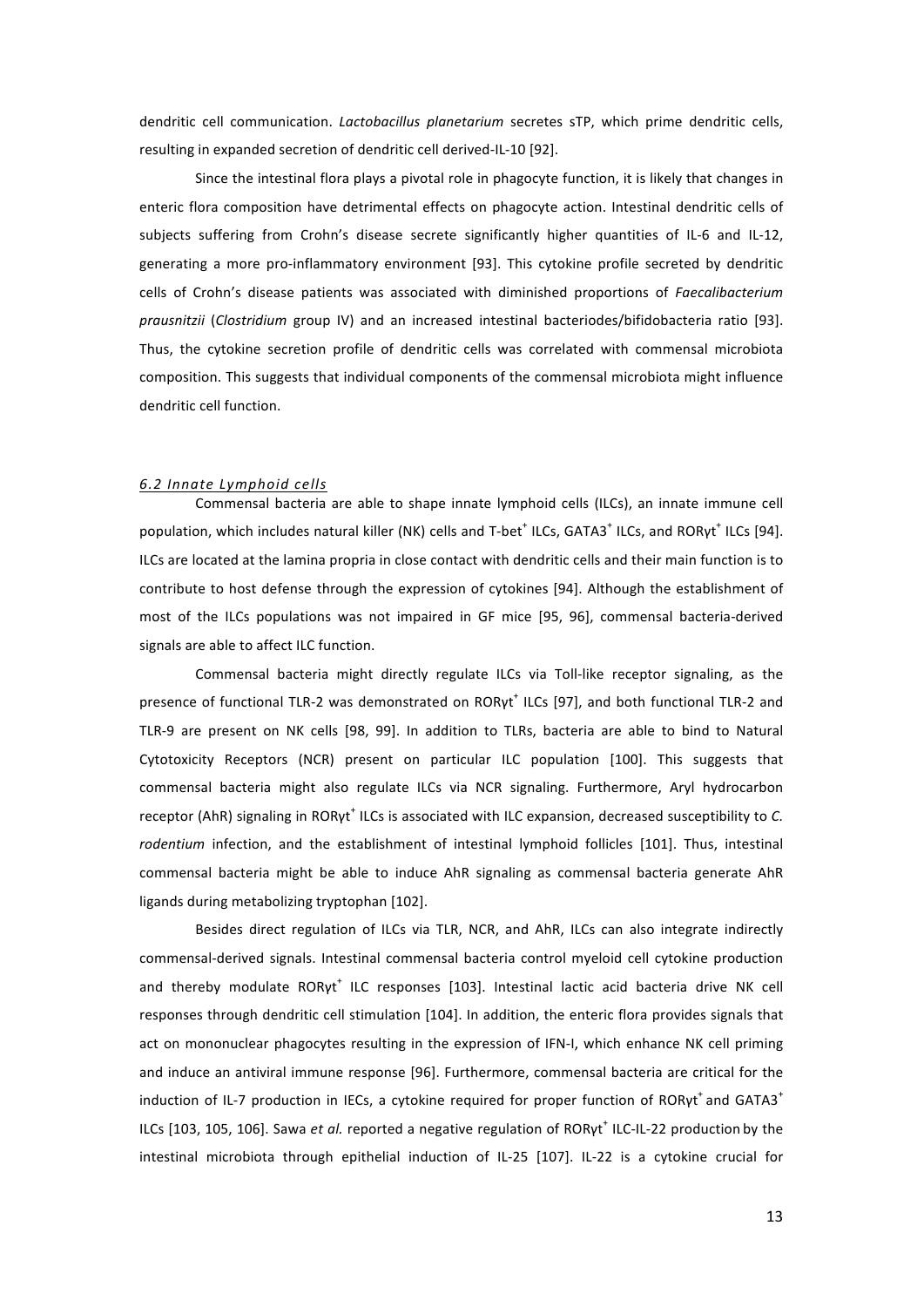maintaining intestinal barrier homeostasis and the induction of IEC-derived AMPs, including RegIIIγ [108-109]. Modifying or depleting intestinal commensal bacteria communities in mice resulted in the induction of RORγt<sup>+</sup> ILC-IL-22 production [107]. The role of commensal bacteria on the production of other intestinal epithelial cell-derived cytokines with ILC modulating properties, including IL-33, IL-18, and IL-1B, remains to be elucidated [103].

#### *6.3!Invarient!NKT!cells*

Invariant NKT cells, abbreviated as iNKT cells, belong, together with γδ T lymphocytes, to the family of innate-like lymphocytes and serve as a bridge between adaptive and innate immunity. INKT cells are characterized by expression of the same surface markers as found on T and NK cells [146]. Invariant T cell receptors on iNKT cells interact with MHC I-presented (glyco)lipids [110]. This is in contrast with T cells, as these T cell receptors respond to presented peptide antigens [110]. Upon activation iNKT cells produce multiple proinflammatory cytokines, suggesting their role in stimulating inflammation [110]. In germ-free conditions both pulmonary and colonic- iNKT cell populations expanded, which was related to an augmented disease severity in allergic asthma and IBD animal models. [111]. This phenomenon was reversible through intestinal enrichment of commensal microbiota shortly after birth, but not through reconstruction at adult age [111]. These data indicates that commensal bacteria dampen the host inflammatory response and induce intestinal homeostasis at an age-dependent manner.

#### *6.4!γδ!T!lymphocytes*

TCRγδ<sup>+</sup> T lymphocytes are components of intraepithelial lymphocytes, but can also be found in the lamina propria and peritoneum. TCRγδ<sup>+</sup> T lymphocytes have the ability to sense a variety of ligands, including microbial-derived ligands, and are involved in host defense, as they produce cytokines and AMPs upon infection. For example, dendritic cells infected with *Mycobacterium tuberculosis* secreted IL-23, which contributes to the secretion of TCRγδ<sup>+</sup> T lymphocytes-derived IL-17 [112]. This suggests that commensal bacteria might influence the IL-17 output of TCRγδ<sup>+</sup> T lymphocytes. Maintenance of IL-1R-expressing  $TCR\gamma\delta^+$  T lymphocytes was severely impaired in GF mice, but restored upon microbiota reconstruction [38]. Therefore, expansion of the TCRγ $\delta^+$  T lymphocyte subset by commensals allows rapid IL-17 induction, which is required for protection against invading pathogens [38]. In addition, mice lacking *pdk1*, a CD4<sup>+</sup> T lymphocyte activator gene, suffered from severe inflammatory colitis [113]. TCRγδ<sup>+</sup> T lymphocytes were identified as major players in establishing colitis, as TCRγδ<sup>+</sup> T cells were highly expanded in this phenotype and colitis severity was abrogated in absence of TCRγδ<sup>+</sup> T lymphocytes [113]. The colitis phenotype was also abolished upon ABX-mediated perturbation of the intestinal microbiota, suggesting that commensal bacteria are able to activate and extend the proportion of TCRγδ<sup>+</sup> T lymphocytes [113]. Introduction of T<sub>regs</sub> in *pdk1<sup>-/-</sup>* mice diminished the number of TCRγδ<sup>+</sup> T lymphocytes [113]. Indeed, T<sub>regs</sub> had an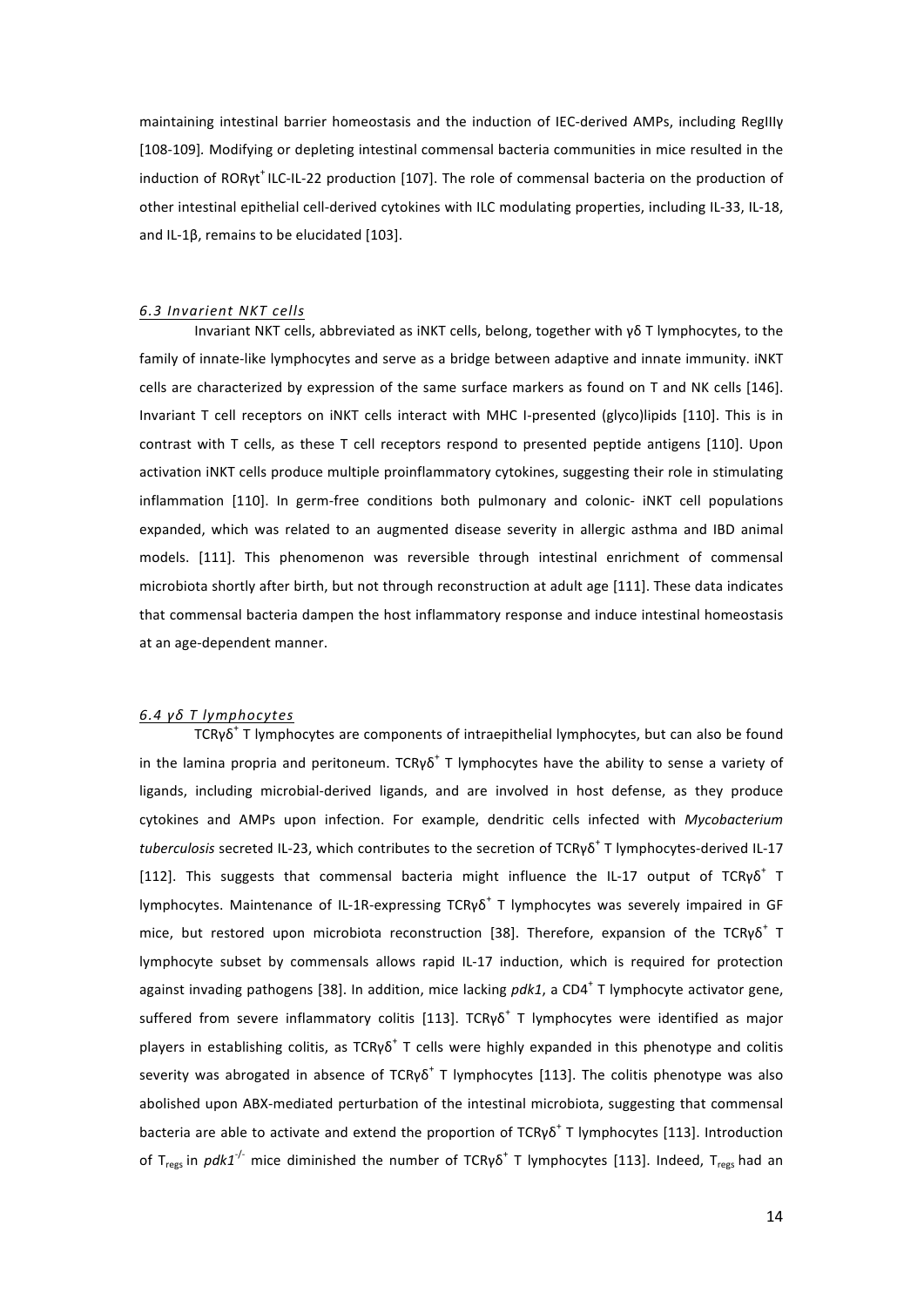inhibitory effect on TCRγδ<sup>+</sup> T lymphocytes though secretion of IL-10 [113], indicating that T<sub>rees</sub> play a role in maintaining intestinal tolerance through their inhibitory effect on TCRγδ<sup>+</sup> T lymphocytes [113]. The role of  $T_{res}$  in immune homeostasis will be detailed in paragraph 6.7.

#### *6.5!IELs*

IELs are early-activated T lymphocytes resident within the IEC layer possessing cytotoxic activity, which is important in host defense [114]. The enteric flora profoundly affects both function and development of IELs. As aforementioned, the portion of IELs was severely reduced in GF mice [37]. Especially the pool of TCRα $\beta^+$  IELs was diminished in GF mice, whereas the proportion of TCRγ $\delta^+$ intestinal IELs was limited affected [115]. Both *Clostrisium spp.* and SFB were able to restore proportions of TCR $\alpha\beta^+$  intestinal IELs [35]. The exact mechanism behind this observation still requires clarification. Although TCRγδ<sup>+</sup> IELs numbers were limited influenced in GF mice, upon stimulation with enteric commensals TCRγδ<sup>+</sup> small intestinal IELs secreted antimicrobial substances (RegIIIβ and RegIIIy) at a MyD88-dependent manner, thereby inhibiting entrance of invading pathogens [116]. By doing so,  $TCRy\delta^+$  intestinal IELs maintain homeostasis between host intestinal immune system and commensal microbiota. Not all components of the commensal flora are evenly potent in inducing AMP expression in TCRγδ<sup>+</sup> intestinal IELs. For example, RegIIIγ expression by TCRγδ<sup>+</sup> IELs was absent upon *B.* thetaiotaomicron enrichment [116]. In addition, stimulation with SFB also did not lead to TCRγδ<sup>+</sup> IELs-derived RegIIIy expression [116]. On the other hand, *E. coli* is a potent inducer of RegIIIy secretion by intestinal TCRγδ<sup>+</sup> IELs [116].

Besides commensal-mediated influences on IELs, IELs, in turn, are also able to influence commensal microbiota composition. IELs express AhR at high level [117]. Both intestinal and cutaneous proportions on IELs are maintained through AhR signaling, as impaired numbers of IELs were observed in absence of AhR ligands or AhR deficiency [117]. Absence of AhR signaling modulated both commensal microbiota composition and numbers, allowing maintenance of intestinal homeostasis [117].

#### *6.6!Th17!cells*

T helper 17 (T<sub>H</sub>17) cells, a subgroup of CD4<sup>+</sup> lymphocytes, are present at mucosal surfaces, where they express cytokines, such as IL-17, IL-17F, and IL-22, that are important mediators in tissue repair and remodeling and secretion of AMPs [118]. The association between  $T_H$ 17 cells and disease susceptibility has been suggested in several pathological conditions, such as inflammatory bowel disease [119] and rheumatoid arthritis [120]. Due to their pivotal role in IL-17 and IL-22 secretion, T<sub>H</sub>17 cells are essential in the protection against invading microorganisms, including *C. rodentium*, Staphylococcus aureus, and *Candida albicans* [121, 122]. Secreted IL-23, IL-21, IL-6, and TGF-β drive differentiation of T<sub>H</sub>17 cells both *in vitro* and *in vivo* through the induction of RORγt expression [119, 123]. Since TGF-β induces expression of both RORγt and FoxP3, this indicates that upon TGF-β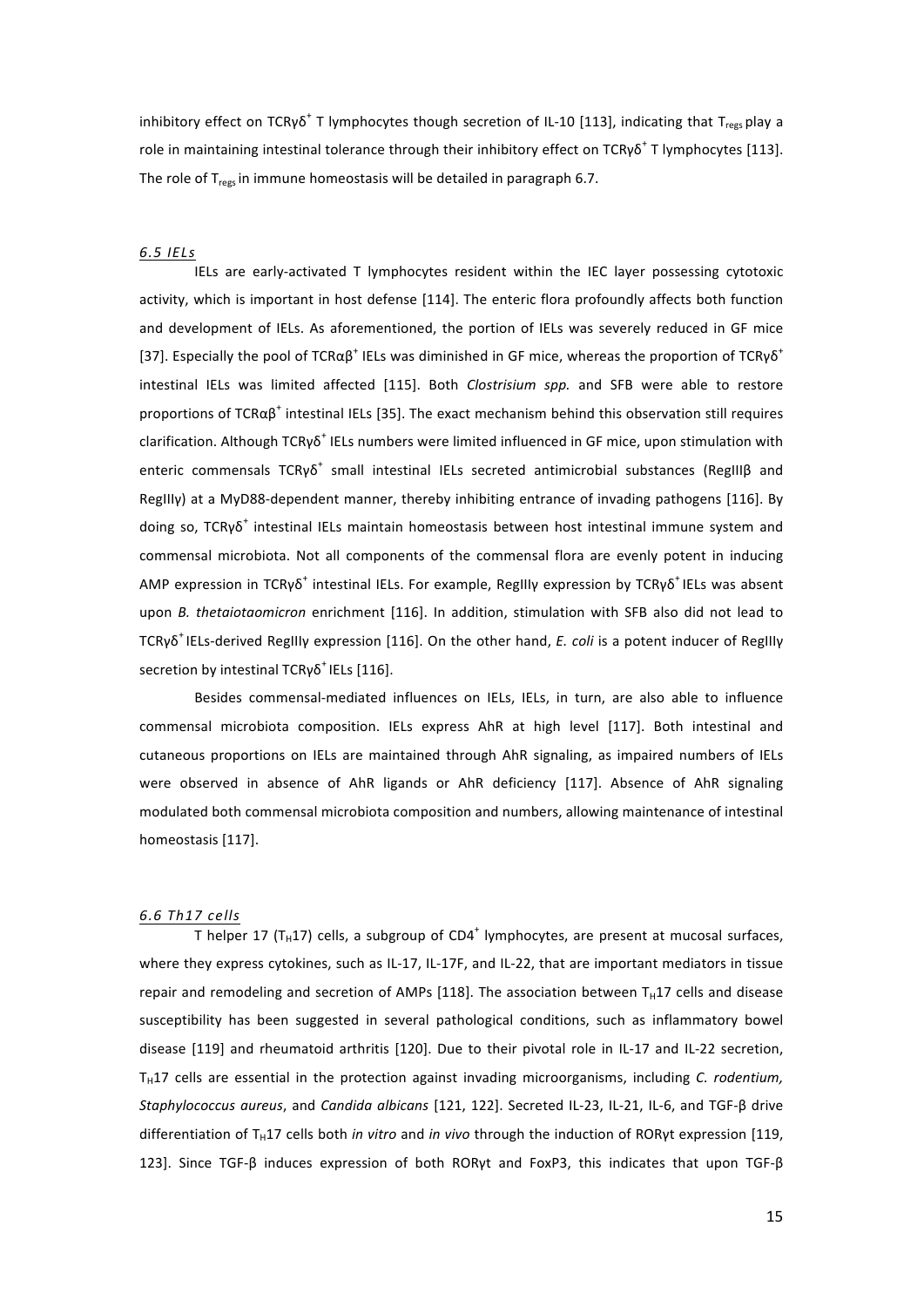stimulation naive T cells can differentiate in either T<sub>H</sub>17 or T<sub>reg</sub> cells as FoxP3 inhibits differentiation into T<sub>H</sub>17 cells [78]. Since TGF-β without the presence proinflammatory cytokines favors T<sub>reg</sub> differentiation, whereas TGF-β with additional IL-6 or Il-21 favors T<sub>H</sub>17 differentiation, additional proinflammatory cytokines are required in order to drive differentiation of  $T_H17$  cells [78]. In addition to proinflammatory cytokines, AhR signaling is an important player in differentiation of T<sub>H</sub>17 cells [124, 125]. As mentioned previously, commensal bacteria generate AhR ligands during metabolizing tryptophan, which might influence  $T_H17$  cell differentiation. The role of TLR and other PRR in the establishment of T<sub>H</sub>17 subset is currently unknown. Although conventionally mice and mice lacking MyD88 have similar proportions of T<sub>H</sub>17 cells in the lamina propria of the small intestine [119], flagellin-mediated TLR-5 stimulation in mice enhanced  $T_H17$  differentiation [126], and TLR-9 deficiency in mice resulted in reduced proportions of intestinal  $T_H17$  [16].

The role of commensal bacteria in the development of T<sub>H</sub>17 subset was shown in GF mice. Proportions of large intestinal-located  $T_H17$  cells were increased in mice lacking commensal microbiota [127]. This observation can be explained by commensal bacteria-driven induction of IL-25 expression in IECs, which restricted the number of intestinal T<sub>H</sub>17 cells through limiting the secretion of IL-23 from macrophages [127]. In contrast to augmented  $T_H17$  population in the large intestine of GF mice, Ivanov *et al.* showed that small intestinal  $T_H17$  differentiation from the naive T cell population was abrogated in GF mice and this phenomenon was not caused by deficiency of the immune system [119]. Providing commensal microbiota to GF mice restored the number of T<sub>H</sub>17 in the lamina propria of the small intestine, suggesting that commensal bacteria are important stimulators of small intestine-located T<sub>H</sub>17 differentiation [119]. Besides the number of T<sub>H</sub>17 cells, levels of adenosine 5'-triphosphate (ATP) in the intestinal lumen of GF mice were also significantly diminished [128]. The diminished proportion of T<sub>H</sub>17 cells in the small intestine of GF mice was reversible upon ATP intake, indicating that commensal-derived ATP, like AhR ligands, induces T<sub>H</sub>17 differentiation from its naive precursor [128].

Experiments with antibiotic-mediated specific depletion of commensal microbiota in mice revealed that specific components of the enteric flora are involved in T<sub>H</sub>17 differentiation [119]. Since the absence of the T<sub>H</sub>17 pool in the small intestine population in GF animals resulted in an enlarged FoxP3<sup>+</sup> $T_{reg}$  subset in the lamina propria, it is likely that these specific components of the enteric flora are regulators of the T<sub>H</sub>17/T<sub>reg</sub> balance [119]. Several bacteria, including *B. thetaiotaomicron* and *Bacteriodes distasonis,* were unable to establish  $T_H17$  cell responses [129], indicating that the potency of bacteria to affect  $T_H17$  polarization differs. Ivanov *et al.* showed that exclusively the commensal SFB was able to enhance the proportion of small intestinal IL-17- and IL-22- secreting T<sub>H</sub>17 cells at a TLR signaling-independent manner [130]. SFB was identified in the gastrointestinal tract of multiple vertebrates including man [131]. In agreement with the study of Ivanov et al., loss of SFB was associated with reduced numbers of T<sub>H</sub>17 cells in the small intestinal lamina propria in mice [70]. Since ATP levels in the intestinal lumen of GF mice were not augmented upon SFB mono-colonization, differentiation into T<sub>H</sub>17 cells by SFB was ATP-independent [130]. After intestinal introduction of SFB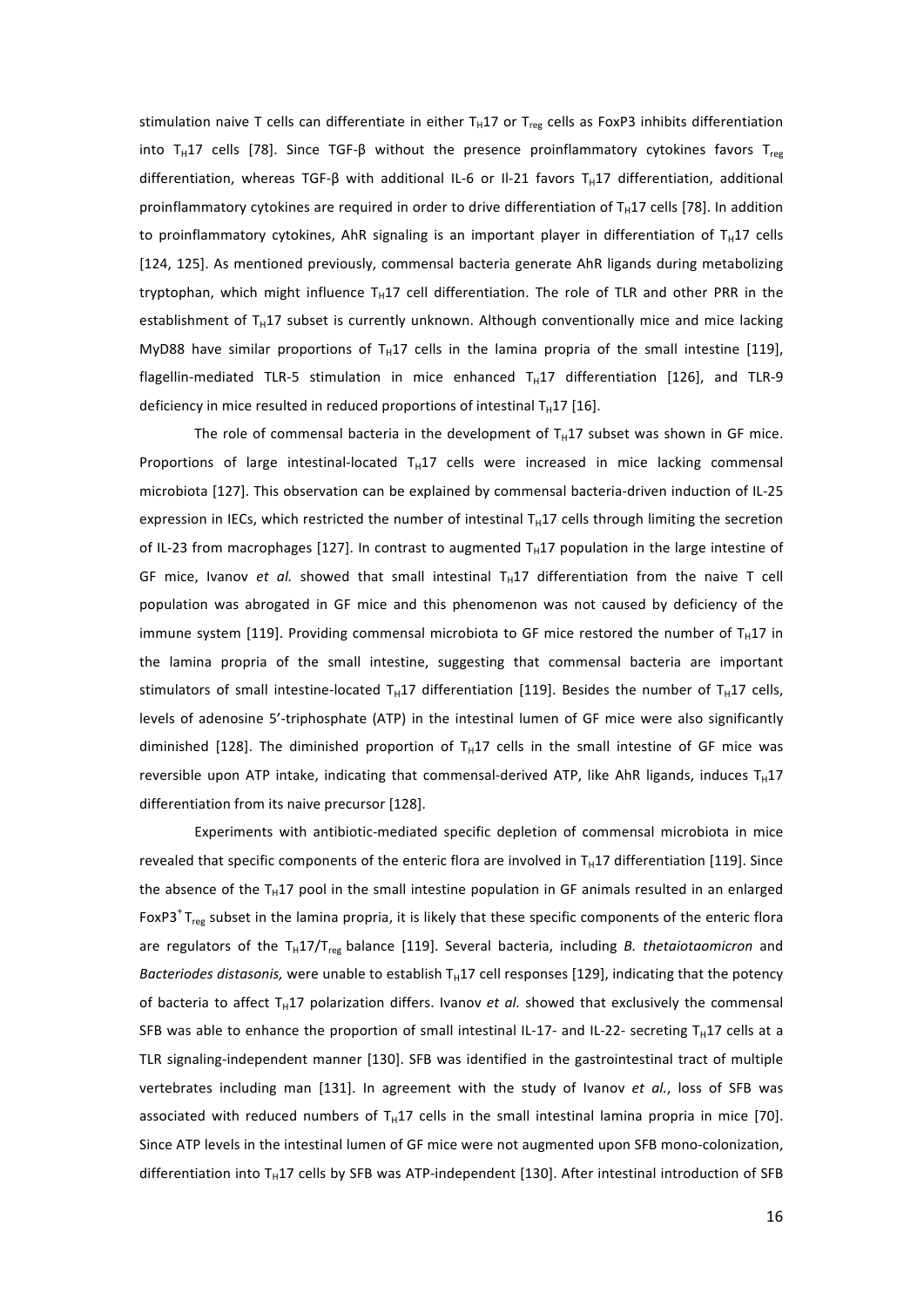in GF mice, alterations in intestinal gene expression occurred. One of the effects was that the degree of expression of Serum Amyloid A was increased [130]. Recombinant Serum Amyloid A drived differentiation of the T<sub>H</sub>17 subset *in vitro* [130], indicating that SFB establish the T<sub>H</sub>17 population through upregulation of Serum Amyloid A. It is plausible that upregulated Serum Amyloid A drive differentiation of the T<sub>H</sub>17 subset by acting on dendritic cells. Also antimicrobial peptide-related genes were upregulated upon introduction with SFB [130]. In addition, overexpression of human αdefensins in mice caused diminished intestinal colonization of SFB [70]. Therefore, it is plausible that SFB is able to modulate the host immune response. Indeed, a reduced susceptibility to *C. rodentium* was observed upon SFB colonization [130]. However, reduced *C. rodentium* susceptibility was not directly linked to SFB-induced T<sub>H</sub>17 induction [130]. Nevertheless, induction of T<sub>H</sub>17-derived cytokines and AMPs is a plausible mechanism by which SFB limits infection susceptibility [130]. Further research is required to investigate whether SFB provide protection against invading pathogens also via other mechanisms. Interestingly, besides their involvement in intestinal  $T_H17$  induction, intestinal SFB also affect  $T_H17$  numbers in the central nervous system [132]. GF animals showed resistance to the establishment of experimental autoimmune encephalomyelitis (EAE), which is a multiple sclerosis animal model [132]. This is probably due to absence of immune priming by commensal bacteria, as GF animals with SFB reconstitution showed EAE disease progression [132]. These observations points out that SFB also can induce inflammation/regulate the  $T_H17$  pool in other tissues than the intestine [132]. In agreement with this observation, Wu et al. reported increase of autoimmune arthritis severity upon colonization with SFB in GF mice [133]. Thus, besides positive effects of SFB-induced T<sub>H</sub>17 differentiation on defense against invading pathogens, SFB-driven T<sub>H</sub>17 induction can also have detrimental consequences for the host. Although the exact mechanism by which T<sub>H</sub>17 elicit a protective or deleterious effect has to be clarified, IL-1β and IL-23 are suitable candidates [47].

Fungi also may influence induction of the T<sub>H</sub>17 pool. Fungal-derived β-glucans are able to act on Dectin-1, a non-TLR receptor mainly present on myeloid cells [134]. β-Glucan-Dectin-1 interaction leads to altered secretion of multiple cytokines, including upregulation of IL-23 and downregulation of IL-12, which might favor T<sub>H</sub>17 responses [134]. In addition, contact of β-glucans with Dectin-1 present on dendritic cells drives T<sub>H</sub>17 differentiation at a TLR-independent manner [135].

## *6.7!Regulatory!T!cells*

Since FoxP3<sup>+</sup> regulatory T cells (T<sub>regs</sub>) enforce inhibition of multiple immune cells (e.g. NK cells, B cells, CD4<sup>+</sup>/CD8<sup>+</sup> T cells), they have a controlling effect on host immunity [136]. Two distinct Treg populations can be distinguished: thymic-differentiated Tregs and peripheral-differentiated Tregs, also called induced T<sub>regs</sub> [137]. In mice, T<sub>regs</sub> are not evenly distributed among tissues, as they were predominantly found in mucosal tissues of the colon [39]. Daily intake of probiotics decreased disease severity in mice suffering from colitis [138]. Since these probiotics extended both IL-10 production and proportion of the CD4<sup>+</sup> T<sub>reg</sub> population, it is likely that function and extent of the T<sub>reg</sub> pool depends, at least in part, on the microbiota [138]. Indeed, the  $T_{reg}$  pool in the lamina propria of the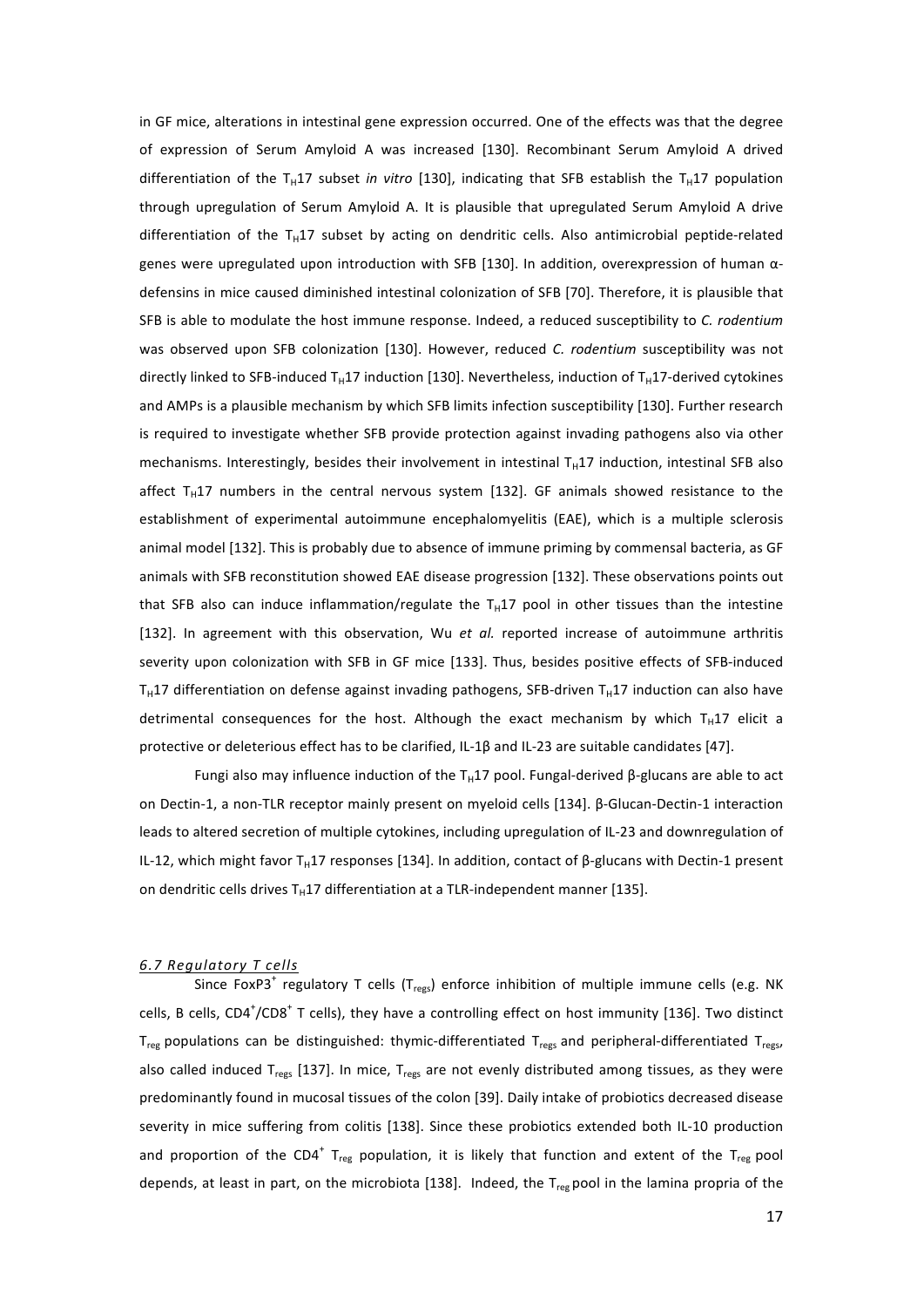colon was significantly reduced in GF mice [39]. In contrast,  $T_{reg}$  numbers were increased or unaffected in the small intestinal lamina propria of GF mice [39, 119]. This suggests that commensal bacteria are involved in extending the T<sub>reg</sub> pool in the lamina propria of the colon, but not in the lamina propria of the small intestine. In accordance with this, multiple studies reported that  $T_{reg}$ populations were unaffected in GF mice, except the  $T_{reg}$  pool in the colon [52, 129]. Thus, GF mice have a reduced colonic T<sub>reg</sub> pool, but an induced T<sub>H</sub>17 pool. As mentioned before, this can be explained by the fact that naive T cells can develop in either  $T_{reg}$  lymphocytes or T<sub>H</sub>17 lymphocytes, as FoxP3 expression inhibits differentiation into T<sub>H</sub>17 lymphocytes. It is plausible that commensal bacteria affect a single type of T<sub>reg</sub> (thymic-differentiated T<sub>regs</sub> or peripheral-differentiated T<sub>regs</sub>). Expression of the transcription factor Helios on  $T_{\text{reg}}$  can be used to discriminate between thymicdifferentiated T<sub>regs</sub> and peripheral-differentiated T<sub>regs</sub>, as Helios is only expressed by Thymus-derived T<sub>regs</sub> [137]. Multiple studies showed that in GF mice especially Helios-negative FoxP3<sup>+</sup> T<sub>reg</sub> cells were diminished [39, 129], suggesting that commensal bacteria mainly affect induced  $T_{ress}$  [137]. In contrast, it was recently reported that the establishment of tolerance towards commensal-derived products was induced by thymic T<sub>regs</sub> rather than induced T<sub>regs</sub> [139].

Like it was the case for IELs and  $T_H17$  cell populations, some commensal species affect the FoxP3<sup>+</sup> T<sub>reg</sub> population more than others. T<sub>reg</sub> numbers were exclusively reduced in mice receiving vancomycin therapy, emphasizing a pivotal role for gram-positive enteric bacteria in extending colonic T<sub>reg</sub> numbers, like resident intestinal commensal bacteria belonging to gram-positive *Clostridium spp.*, which are potent inducers of the IL-10-secreting T<sub>reg</sub> population in the murine lamina propria of the colon [39]. Numbers of colonic FoxP3<sup>+</sup> T<sub>regs</sub> were also augmented upon introducing altered Schaedler flora into GF mice, a mixture containing multiple species of the murine microbiota including *Clostridium* [129]. A cocktail of *Clostridium spp.* did not modulate T<sub>reg</sub> numbers in the lamina propria of the small intestine [39]. In addition, SFB and *Lactobacillus* had negligible effects on the extent of the colonic T<sub>reg</sub> pool [39]. In contrast, induction of the proportion of FoxP3<sup>+</sup>T<sub>regs</sub> in the spleen and mesenteric lymph nodes was observed upon colonization with *Lactobacillus reuteri* [140]. Also the use of several probiotics, such as *Bifidobacterium infantis* [141] and *L. acidophilus* [142], might influence the T<sub>reg</sub> pool. Subjects with diminished *F. prausnitzii* proportions have a higher probability to experience Crohn's disease recurrence postoperatively [143]. Since *F. prausnitzii* was highly capable to exert IL-10 responses upon culturing with peripheral blood mononuclear cells, it is plausible that *F. prausnitzii* is involved in modulating FoxP3<sup>+</sup> T<sub>regs</sub>, resulting in the inhibition of excessive inflammation  $[143]$ .

Also microbiota components can act directly on  $T_{ref}$  lymphocytes. One of these components is PSA located at the surface of *B. fragilis* [144]. Introduction of *B. fragilis* in GF mice augmented the portion of IL-10-secreting  $T_{res}$  and this effect was completely abrogated in GF mice and upon colonization with B. fragilis lacking PSA [144]. PSA-mediated induction of IL-10 protected mice against the development of colitis [145]. In fact, mono-colonization of *B. fragilis* made GF mice less susceptible for *Helicobacter hepaticus*-induced colitis compared to animals devoid of *B. fragilis*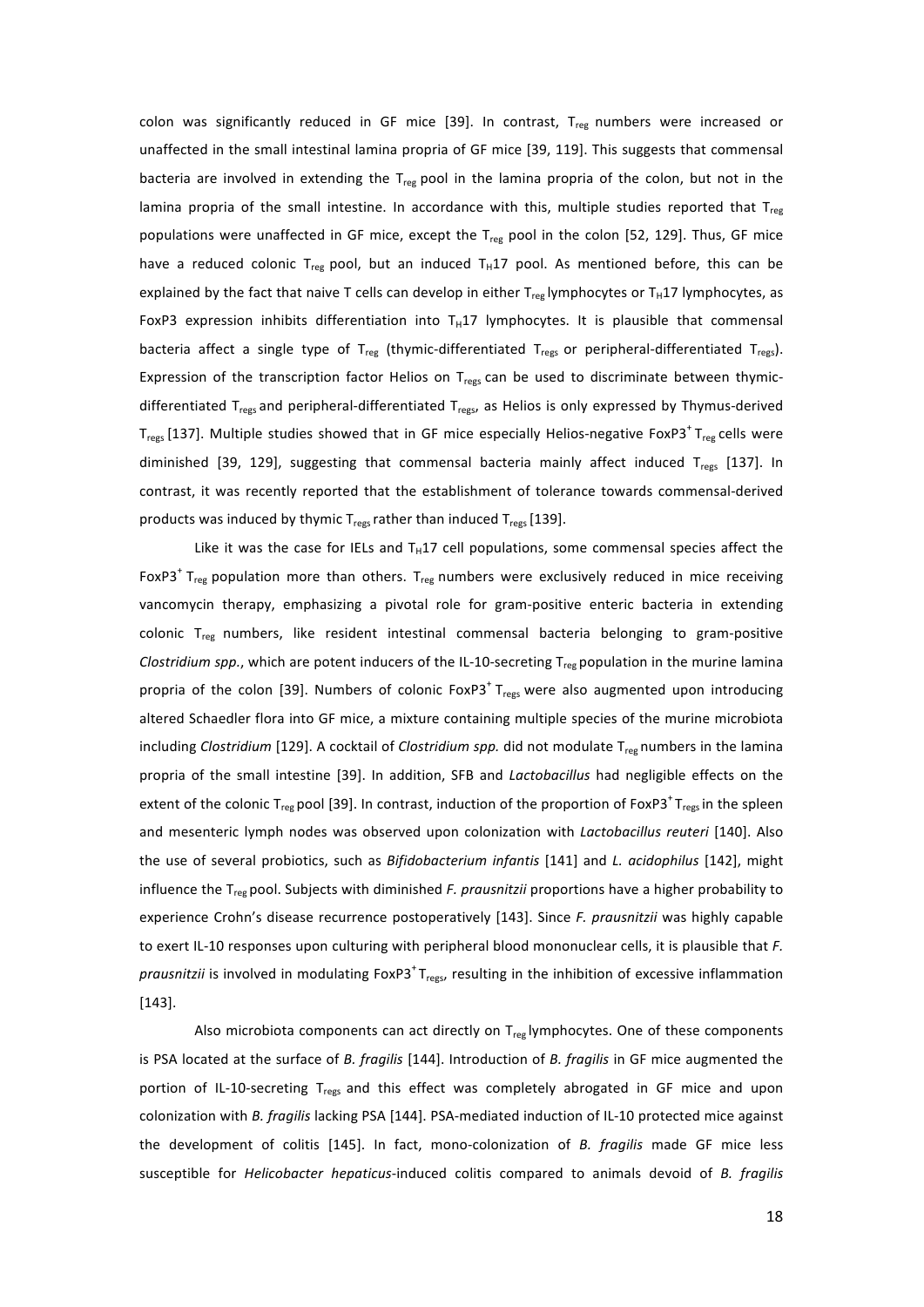colonization [145]. However, introduction of *B. fragilis* lacking PSA resulted in severe *H. hepaticus*induced colitis and augmented secretion of proinflammatory cytokines [145]. PSA-induced Tregs possessed a suppressive effect on both activation and expansion of other T cell subtypes [144]. In accordance with this, upon *B. fragilis* introduction in GF mice PSA-induced FoxP3<sup>+</sup>T<sub>regs</sub> limit expansion of the T<sub>H</sub>17 pool [77]. As mentioned previously, TLR-2 signaling was required in order to achieve the inhibitory effect of PSA on T<sub>H</sub>17, as PSA stimulated secretion of IL-10 by CD4<sup>+</sup> T lymphocytes at a TLR-2-dependent manner [77]. TLR-2 signaling was also essential to augment the portion of Tregs [144]. In contrast to pathogenic bacteria that use TLR-2 signaling to establish inflammation and facilitate pathogenic clearance, PSA use TLR-2 signaling to allow long-lasting colonization of *B. fragilis* to mucosal surfaces [77].

Although commensal bacteria have a regulatory effect on intestinal  $T_{res}$ , the mechanism behind this observation is currently unknown. Nishio et al. reviewed potential mechanisms that could be used by enteric bacteria [137]. As mentioned previously, it is likely that peripheral-differentiated T<sub>regs</sub> rather than thymus-differentiated T<sub>regs</sub> are affected by commensal microbiota. It is possible that commensal bacteria drive naive T cell into an induced-T<sub>reg</sub> phenotype through promoting TGF-β secretion and other  $T_{reg}$  stimulatory cytokines in IECs. In favor of this hypothesis is the observation that a cocktail of *Clostridium* stains induced TGF-β secretion through SCFAs, which drives T<sub>reg</sub> induction [146]. It is also possible, although not proven, that components of the intestinal microbiota affect retinoic acid dehydrogenase expression on dendritic cells [147]. This enzyme is involved in the secretion of retinoic acid, which stimulates T<sub>reg</sub> induction and inhibits T<sub>H</sub>17 lymphocyte stimulation at a TGF-β-dependent manner [147]. Alternatively, commensal-driven chemokine secretion by IECs might attract Helios-negative FoxP3<sup>+</sup> T<sub>reg</sub> cells into the colonic lamina propria. Furthermore, the enteric microbiota could affect further activation of thymus-differentiated T<sub>regs</sub>, thereby inducing a Helios-negative phenotype. Further research is required in order to identify mechanism(s) used by commensal bacteria to augment induced- $T_{reg}$  populations in the colon.

# **7. Concluding remarks**

Mucosal surfaces of the human body are the natural habitat of millions of microorganisms. Most of these microorganisms are beneficial for the host, but could also have deleterious effects. The microbiota and host have co-evolved over time, allowing the formation of a complex ecosystem. Since the gastrointestinal tract, but also other mucosal tissues, encounters countless microbes, it remains challenging to keep up intestinal homeostasis. An inadequate immune response might result in opportunistic infections, whereas dysbiosis might occur in response to an excessive immune response. Therefore, a carefully fine-tuned immune response is necessary. Fully functional (healthy) intestinal microbiota affects the host immune system in such way that intestinal homeostasis is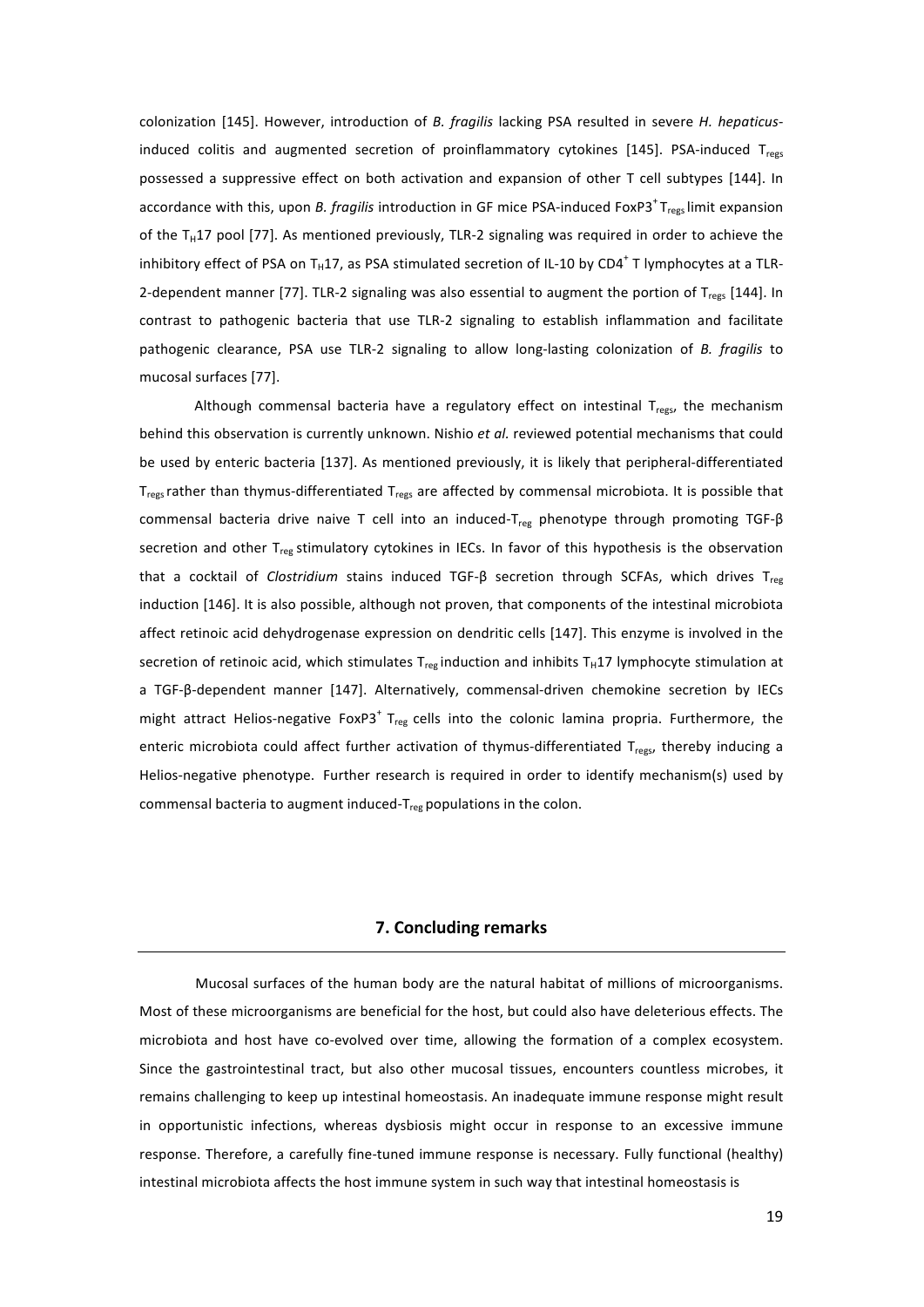

Figure 1: Intestinal commensal bacteria have an immunomodulatory function and contribute to immune homeostasis. Mechanisms by which commensal bacteria modulate host immunity and that are discussed in this paper are summarized in this figure. Gut commensal bacteria contribute to enhanced TLR expression on IECs and augmented secretion of several immune mediators: mucus, IgA, AMPs, and SCFAs. Furthermore, commensal bacteria influence phagocyte development and function, which might result in priming of NK cells. In addition, the enteric flora reduces expansion of iNKT cells and affect both function and development of IELs. PSA and Clostidia augment the proportion of IL-10-secreting T<sub>regs</sub>, which, in turn, have an inhibitory effect on the activation and expansion of multiple immune cell types, including T<sub>H</sub>17. On the other hand, SFB enhance the proportion of the intestinal  $T_H$ 17 pool.

AMP: antimicrobial peptides; DC: dendritic cell; ILC: innate lymphoid cell; IEL: intraepithelial cell; IECs: intestinal epithelial cells; iNKT cells: invariant NK T cells; NK cell: natural killer cell; SCFAs: short-chain fatty acids

achieved. This means that healthy commensal bacteria enforce the equilibrium of proinflammatory  $T_H$ 17 and regulatory T cell actions. However, this fine-tuned equilibrium might be disrupted due to either an augmented proinflammatory environment or a diminished anti-inflammatory environment, resulting in a higher susceptibility to pathological conditions. Several lifestyle changes, such as worldwide antibiotic consumption and changes in diet, have modulating effects on commensal microbiota composition. The increasing prevalence of multiple autoimmune diseases, such as rheumatoid arthritis and multiple sclerosis, might be a consequence of developed dysbiosis. However, although it is suggested in animal experiments, the actual link between dysbiosis and disease onset in human is still not proven and is currently under investigation.

Literature clearly showed that interaction between commensal microbiota and host is bidirectional: commensal microorganisms influence the host immune system, but the host immune system also shapes the both the number and composition commensal microbiota. In this paper several mechanisms were discussed by which commensal bacteria affect host immunity. These mechanisms are summarized in *Figure 1*. Commensal bacteria maintain IEC barrier function and prevent adherence of invading pathogens to the intestinal epithelial cell layer through establishing a proper mucus barrier and through induction of AMPs, SCFAs, and IgA. In addition, commensal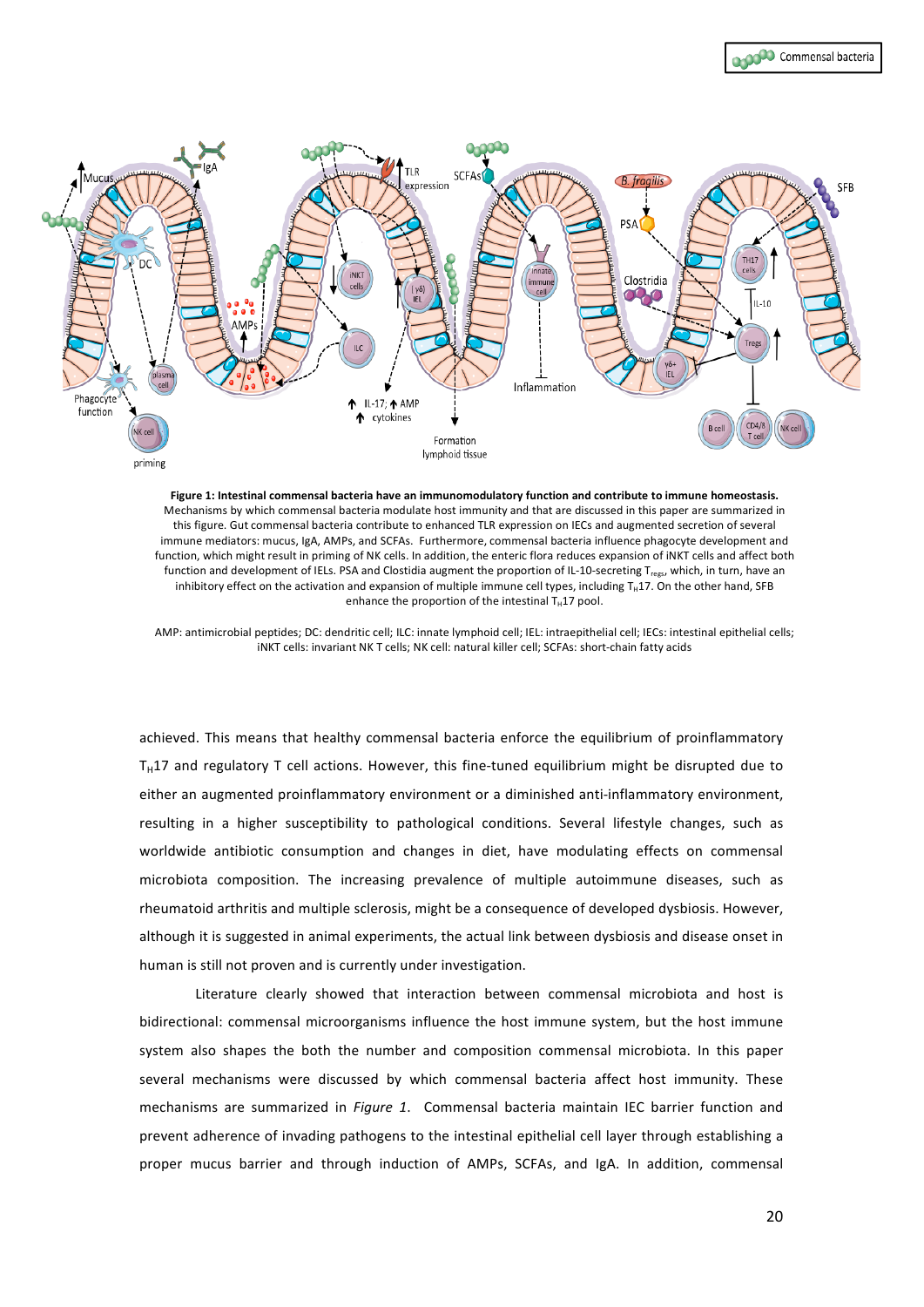bacteria influences several immune cell subtypes (phagocytes, innate lymphoid cells, innate-like lymphocytes, and multiple other subsets of lymphocytes) at a PRR-dependent and PRR-independent manner to accelerate clearance of pathogens and to retain intestinal homeostasis. Probiotic therapy might restore altered microbiota and aberrant immune function in individuals with dysbiosis. In addition, it is likely that treatment with antibiotics targeting specific proinflammatory microorganisms also restores the disrupted equilibrium. However, as the contribution of individual constituents of the microbiota on host immune response is limitedly unraveled, development of proper therapeutic options for some diseases might be challenging. In addition, for most of the microbiota components it is currently unknown which commensal-derived factors are actually involved in modulating the immune system. Therefore, it is likely that identification of other important immune modulators would directly improve the availability of new therapeutic agents.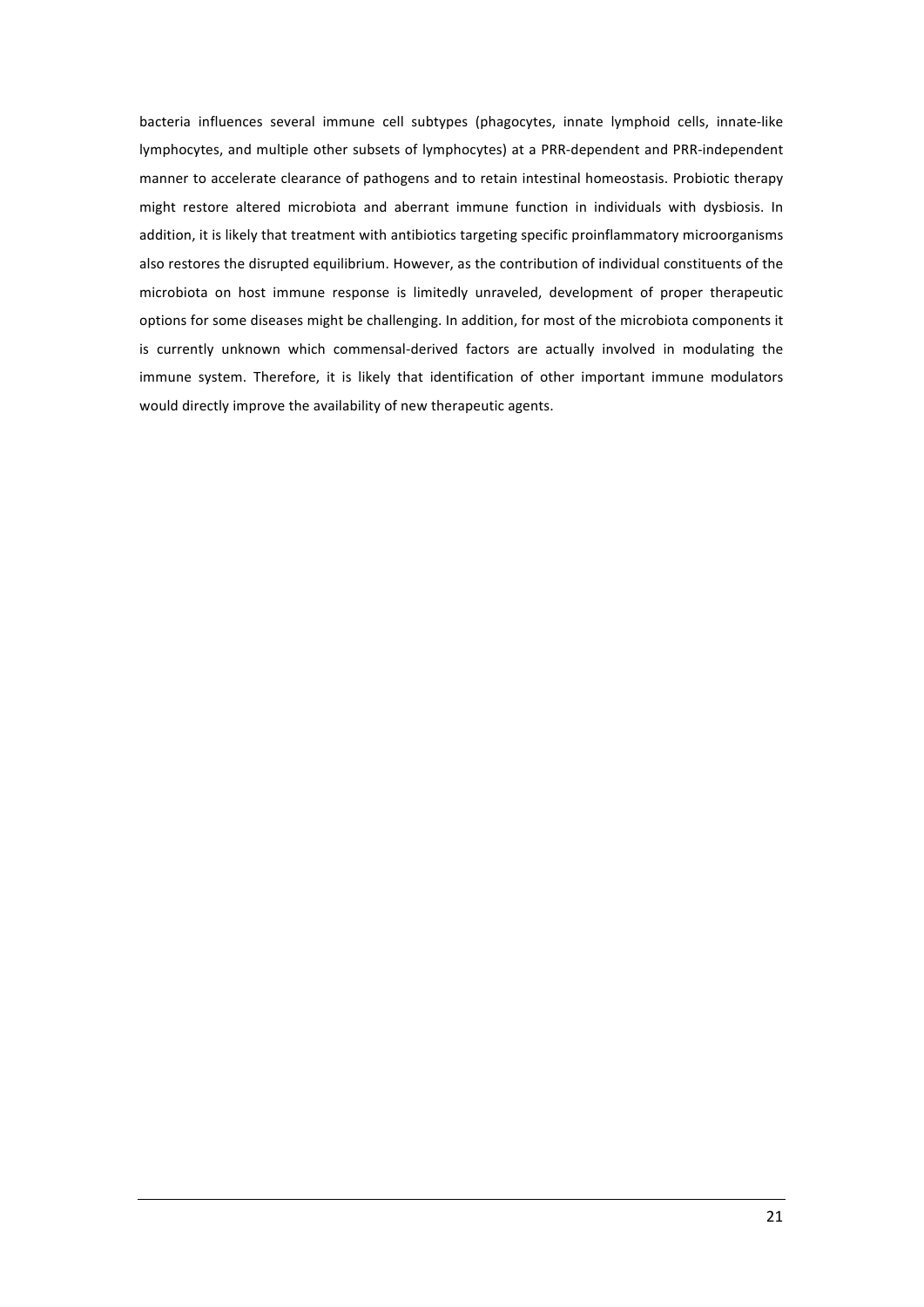# **8.\$References**

- 1. Bäckhed F, Ley RE, Sonnenburg JL, Peterson DA, Gordon JI. (2005) Host-bacterial mutualism in the human intestine. *Science.!***307**:1915?1920.&
- 2. Gill SR, Pop M, Deboy RT, Eckburg PB, Turnbaugh PJ, et al. (2006) Metagenomic analysis of the human distal gut microbiome.&*Science*.&**312**:1355?1359.
- 3. Qin J,Li R, Raes J, Arumugam M, Burgdorf KS, *et al.* (2010) A human gut microbial gene catalogue established by metagenomic sequencing. Nature. 464:59-65.
- 4. Hill MJ. (1997) Intestinal flora and endogenous vitamin synthesis. *Eur. J. Cancer Prev.* 6:S43-S45.
- 5. Hooper LV, Midtvedt T, Gordon JI. (2002) How host-microbial interactions shape the nutrient environment of the mammalian intestine. Annu. Rev. Nutr. 22:283-307.
- 6. Lawley TD, Walker AW. (2013) Intestinal colonization resistance. *Immunology*. **138**:1-11.
- 7. Ladirat SE, Schols HA, Nauta A, Schoterman MH, Keijser BJ, et al. (2013) High-throughput analysis of the impact of antibiotics on the human intestinal microbiota composition. *J. Microbiol. Methods.* **92**:387-397.
- 8. Biedermann L, Zeitz J, Mwinyi J, Sutter-Meinder E, Rehman A, et al. (2013) Smoking cessation induces profound changes in the composition of the intestinal microbiota in humans. *PLoS One.* **8**:e59260.
- 9. Walker AW, Ince J, Duncan SH, Webster LM, Holtrop G, et al. (2011) Dominant and diet-responsive groups of bacteria within the human colonic microbiota. *ISME* **5**:220-230.
- 10. Hawrelak JA, Myers SP. (2004) The causes of intestinal dysbiosis: a review. Altern. Med. Rev. 9:180-197.
- 11. Yeoh N, Burton JP, Suppiah P, Reid G, Stebbings S. (2013) The role of the microbiome in rheumatic diseases. Curr. *Rheumatol.!Rep.!***15**:314.
- 12. Kaur N, Chen CC, Luther J, Kao JY. (2011) Intestinal dysbiosis in inflammatory bowel disease. *Gut Microbes.* **2**:211-216.
- 13. Sobhani I, Amiot A, Le Baleur Y, Levy M, Auriault ML, *et al.* (2013) Microbial dysbiosis and colon carcinogenesis: could colon cancer be considered a bacteria-related disease? Therap. Adv. Gastroenterol. **6**:215-229.
- 14. Toh ZQ, Anzela A, Tang ML, Licciardi PV. (2012) Probiotic therapy as a novel approach for allergic disease. Front. *Pharmacol.!***3**:171
- 15. Abt MC, Osborn LC, Monticelli LA, Doering TA, Alenghat T, et al. (2012) Commensal bacteria calibrate the activation threshold of innate antiviral immunity. *Immunity*. **37**:158-170.
- 16. Hall JA, Bouladoux N, Sun CM, Wohlfert EA, Blank RB, et al. (2008) Commensal DNA limits regulatory T cell conversion and is a natural adjucant of intestinal immune responses. *Immunity*. **29**:637-649.
- 17. Wlodarska M, Willing B, Keeney KM, Menendez A, Dergstrom KS, et al. (2011) Antibiotic treatment alters the colonic mucus layer and predisposes the host to exacerbated Citrobacter rodentium-induced colitis. Infect. Immun. 79:1536-1545.
- 18. Sekirov I, Tam NM, Jogova M, Robertson ML, Li Y, et al. (2008) Antibiotic-induced perturbations of the intestinal microbiota alter host susceptibility to enteric infection. Infect Immun. 76:4726-4736.
- 19. Croswell A, Amir E, Teggatz P, Barman M, Salzman NH. (2009) Prolonged impact of antibiotics on intestinal microbial ecology and susceptibility to enteric Salmonella infection. Infect. Immun. 77:2741-2753.
- 20. Donskey CJ, Chowdhry TK, Hecker MT, Hoyen CK, Hanrahan JA, et al. (2000) Effect of antibiotic therapy on the density of vancomycin-resistant enterococci in the stool of colonized patients. N. Engl. J. Med. **343**:1925-1932.
- 21. Ubeda C, Taur Y, Jeng RR, Equinda MJ, Son T, et al. (2010) Vancomycin-resistent *Enterococcus* domination of intestinal microbiota is enabled by antibiotic treatment in mice and precedes bloodsteam invasion in humans. *J. Clin. Invest.* **120**:4332?4341.
- 22. Ubeda C, Bucci V, Caballero S, Djukovic A, Toussaint NC, et al. (2013) Intestinal microbiota containing *Barnesiella* species cures vancomycin-resistant *Enterococcus faecium* colonization. Infect Immun. 81:965-973.
- 23. Taur Y, Xavier JB, Lipuma L, Ubeda C, Goldberg J, et al. (2012) Intestinal domination and the risk of bacteremia in patients undergoing allogeneic hematopoietic stem cell transplantation. *Clin. Infect Dis.* **55**:905-914.
- 24. Smith K, McCoy KD, Macpherson AJ. (2007) Use of axenic animals in studying the adaptation of mammals to their commensal intestinal microbiota. Semin. Immunol. **19**:59-69.
- 25. Zachar Z, Savage DC. (1979) Microbial interference and colonization of the murine gastrointestinal tract by *Listeria monocytogenes. Infect. Immun.* 23:168-174.
- 26. Kamada N, Kim YG, Sham HP, Vallance BA, Puente JL, et al. (2012) Regulated virulence controls the ability of a pathogen to compete with the gut microbiota. Science. 336:1325-1329.
- 27. Stecher B, Robbiani R, Walker AW, Westendorf AM, Barthel M, et al. (2007) Salmonella enterica serovar typhimurium exploits inflammation to compete with the intestinal microbiota. *PLoS Biol.* **5**:2177-2189.
- 28. Naik S, Bouladoux N, Wilhelm C, Molloy MJ, Salcedo R, et al. (2012) Compartmentalized control of skin immunity by resident commensals. Science. **337**:1115-1119.
- 29. Round JL, Mazmanian SK. (2009) The gut microbiota shapes intestinal immune responses during health and disease. *Nat.!Rev.!Immunol.!***9**:313?323.
- 30. Mebius RE. (2003) Organogenesis of lymphoid tissues. Nat. Rev Immunol. **3**:292-303.
- 31. Kanamori Y, Ishimaru K, Nanno M, Maki K, Ikuta K, et al. (1996) Identification of novel lymphoid tissues in murine intestinal mucoda where clusters of c-ki+ IL-7R+ Thy1+ lympho-hemopoietic progenitors develop. *J. Exp. Med.* **184**:1449?1459.
- 32. Pabst O, Herbrand H, Worbs T, Friedrichsen M, Yan S, et al. (2005) Cryptopatches and isolated lymphoid follicles: dynamic lymphoid tissues dispensable for the generation of intraepithelial lymphocytes. *Eur. J. Immunol.* **35**:85-107.
- 33. Pabst O, Herbrand H, Friedrichsen M, Velaga S, Dorsch M, et al. (2006) Adaptation of solitary intestinal lymphoid tissue in response to microbiota and chemokine receptor CCR7 signaling. *J. Immunol.* 177:6824-6832.
- 34. Hamada J, Hiroi T, Nishiyama Y, Takahashi H, Masunaga Y, et al. (2002) Identification of multiple isolated lymphoid follicles on the antimesenteric wall of the mouse small intestine. *J. Immunol.* **168**:57-64.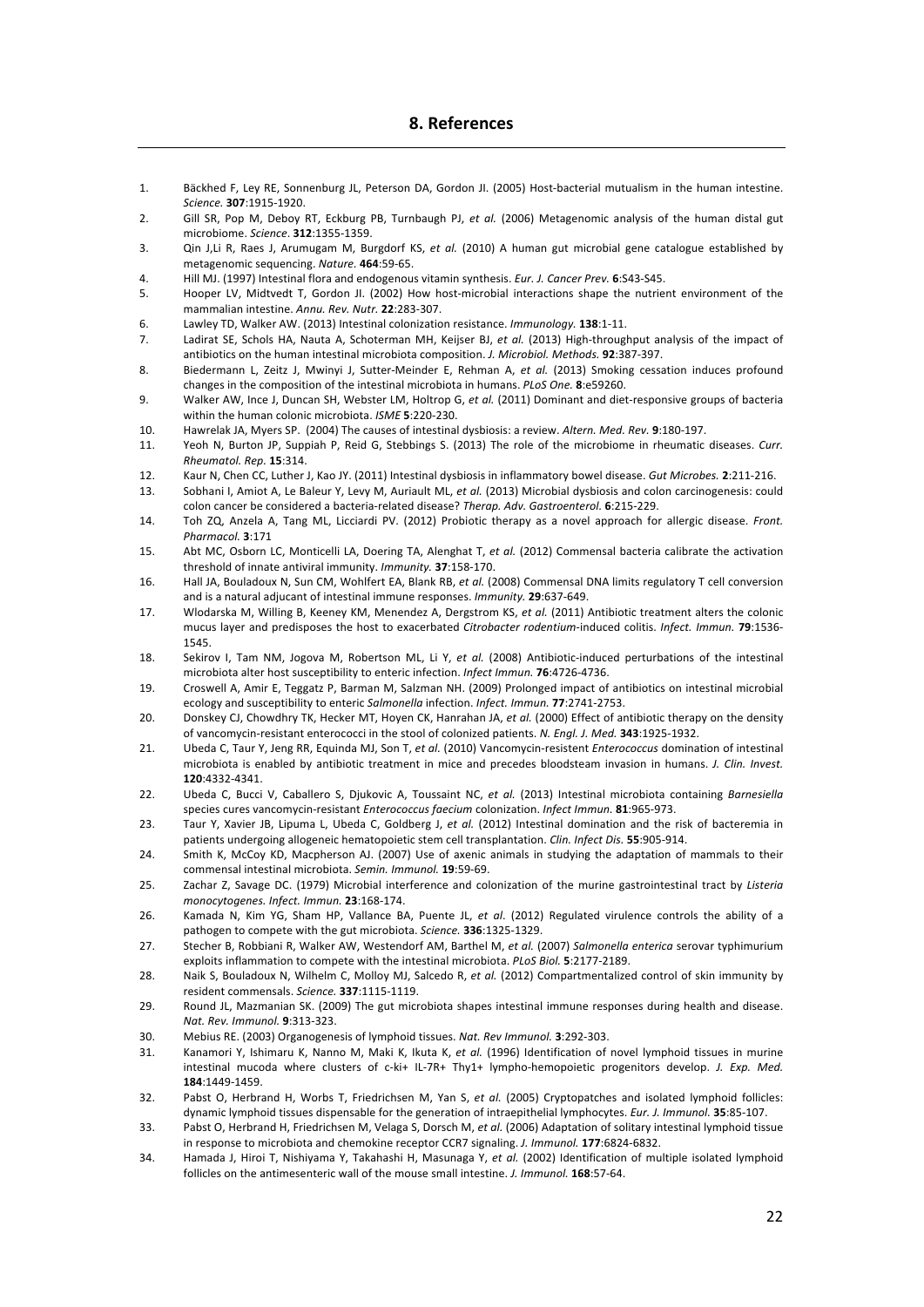- 35. Bourskra D, Brézillon C, Bérard M, Werts C, Varona R, et al. (2008) Lymphoid tissue genesis induced by commensals through NOD1 regulates intestinal homeostasis. Nature. 456:507-510.
- 36. Lundin A, Bok CM, Aronsson L, Björkholm B, Gustafsson JA, et al. (2008) Gut flora, Toll-like receptors and nuclear receptors: a tripartite communication that tunes innate immunity in large intestine. *Cell Micorbiol.* **10**:1093-1103
- 37. Umesaki Y, Setoyama H, Matsumoto S, Okada Y. (1993) Expansion of alpha beta T-cell receptor-bearing intestinal intraepithelial lymphocytes after microbial colonization in germ-free mice and its independence from thymus. *Immunology.!***79**:32?37
- 38. Duan J, Chung H, Troy E, Kasper DL. (2010) Microbial colonization drives expansion of IL-1 receptor 1-expression and IL?17?producing&gamma/delta&T&cells.&*Cell.!Host.!Microbe.!***7**:140?150.
- 39. Atarashi K, Tanoue T, Shima T, Imaka A, Kuwahara T, et al. (2011) Induction of colonic regulatory T cell by indigenous *Clostridium!*species.&*Science.!***331**:337?341.
- 40. Niess JH, Leithäuser F, Adler G, Reimann J. (2008) Commensal gut flora drives the expansion of proinflammatory CD4 T cells in the colonic lamina propria under normal and inflammatory conditions. *J. Immunol.* **180**:559-568.
- 41. Mazmanian SK, Liu CH, Tzianabos AO, Kasper DL. (2005) An immunomodulatory molecule of symbiotic bacteria directs maturation of the host immune system. Cell. 122:107-118.
- 42. Johansson ME, Philipson M, Petersson J, Velcich A, Holm L, et al. (2008) The inner of the two Muc2 mucin-dependent mucus layers in the colon is devoid of bacteria. Proc. Natl. Acad. Sci. USA. 105:15064-15069.
- 43. Guerry P. (2007) Campylobacter flagella: not just for motility. Trends Microbiol. **15**:456-461.
- 44. Celli JP, Turner BS, Afdhal NH, Keates S, Ghiran I, et al. (2009) Helicobacter pylori moves though mucus by reducing mucin viscoelasticity. *Proc. Natl. Acad. Sci. USA.* **106**:14321-14326.
- 45. Deplancke B, Gaskins HR. (2001) Microbial modulation of innate defense: goblet cells and the intestinal mucus layer. *Am.!J.!Clin.!Nutr.!***73**:1131S?1141S.
- 46. Sharma R, Schumacher U. (1995) Morphometric analysis of intestinal mucins under different dietary conditions and gut&flora&in&rats.&*Dig.!Dis.!Sci.!***40**:2532?2539.
- 47. Honda K, Littman DR. (2012) The microbiome in infectious disease and inflammation. Annu. Rev. Immunol. **30**:759-795.
- 48. Macpherson AJ, Gatto D, Sainsbury E, Harriman GR, Hengartner H, et al. (2000) A primitive T cell-independent mechanism of intestinal mucosal IgA responses to commensal bacteria. Science. 288:2222-2226.
- 49. Yanagibashi T, Hosono A, Oyama A, Tsuda M, Hachimura S, et al. (2009) Bacteroides induce higher IgA production than Lactobacillus by increasing activation-induces cytidine deaminase expression in B cells in murine Peyer's patches. *Biosci.!Biotechnol.!Biochem.!***73**:372?377.
- 50. Umesaki Y, Setoyama H, Matsumoto S, Imaoka A, Itoh K. (1999) Differential roles of segmented filamentous bacteria and clostridia in development of the intestinal immune system. *Infect. Immun.* **67**:3504-3511.
- 51. Macpherson AJ, Uhr T. (2004) Induction of protective IgA by intestinal dendritic cells carrying commensal bacteria. *Science*.&**303**:1662?1665.
- 52. Chinen T, Rudensky AY. (2012) The effects of commensal microbiota on immune cell subsets and inflammatory responses.&*Immunol.!Rev.!***245**:45?55.
- 53. Macfarlane S, Macfarlane GT. (2003) Regulation of short-chain fatty acid production. Proc. Nutr. Soc. 62:67-72.
- 54. Treem WR, Ahsan N, Shoup M, Hyams JS. (1994) Fecal short-chain fatty acids in children with inflammatory bowel disease. J. Pediatr. Gastroenterol. Nutr. 18:159-164.
- 55. Maslowski KM, Vieira AT, Ng A, Kranich J, Sierro F, et al. (2009) Regulation of inflammatory responses by gut microbiota and chemoattractant receptor GPR43. Nature. 461:1282-1286.
- 56. Le Poul E, Loison C, Struyf S, Springael JY, Lannoy V, et al. (2003) Functional characterization of human receptors for short chain fatty acids and their role in polymorphonuclear cell activation. *J. Biol. Chem.* **278**:25481-25489.
- 57. Høverstad T, Midtvedt T. (1986) Short-chain fatty acids in germfree mice and rats. *J. Nutr.* **116**:1772-1776
- 58. Smith PM, Howitt MR, Panikov N, Michaud M, Gallini CA, et al. (2013) The microbial metabolites, short-chain fatty acids, regulate colonic Treg cell homeostasis. Science. In press.
- 59. Hooper LV, Macpherson AJ. (2010) Immune adaptations that maintain homeostasis with the intestinal microbiota. Nat. *Rev.!Immunol.!***10**:159?169.
- 60. Wanke I, Steffen H, Christ C, Krismer B, Götz F, et al. (2011) Skin commensals amplify the innate immune response to pathogens by activation of distinct signaling pathways. *J. Invest. Dermatol.* **131**: 382-390.
- 61. Hooper LV, Stappenbeck TS, Hong CV, Gordon JI. (2003) Angiogenins: a new class of microbicidal proteins involved in innate immunity. Nat. Immunol. 4:269-273.
- 62. Cash HL, Whitham CV, Behrendt CL, Hooper LV. (2006) Symbiotic bacteria direct expression of an intestinal bactericidal lectin.&*Science*.&**25**:1126?1130.
- 63. Sonnenburg JL, Chen CT, Gordon JJ, (2006) Genomic and metabolic studies of the impact of probiotics and a model gut symbiont and host. PLoS Biol. 4: e413.
- 64. Ubeda C. Pamer EG. (2012) Antibiotics, microbiota, and immune defense. *Trends Immunol*. **33**:459-466.
- 65. Brandl K, Plitas G, Mihu Cn, Ubeda C, Jia T et al. (2008) Vancomycin-resistant enterococci exploit antibiotic-induced innate immune deficits. Nature. 455:804-807.
- 66. Brandl K, Plitas D, Schnabl B, DeMatteo RP, Pamer EG. (2007) MyD88-mediated signals induce the bactericidal lectin RegIII gamma and protect mice against intestinal Listeria monocytogenes infection. *J. Exp. Med.* **204**:1891-1900.
- 67. Kinnebrew MA, Ubeda C, Zenewicz LA, Smith N, Flavell RA, et al. (2010) Bacterial flagellin stimulates Toll-like receptor 5-dependent defense against vancomycin-resistant *Enterococcus* infection. *J. Infect. Dis.* **201**:534-543.
- 68. Vaishnava S, Yamamoto M, Severson KM, Ruhn KA, Yu X, et al. (2011) The antibacterial lectin RegIIIgamma promotes the spatial segregation of microbiota and host in the intestine. *Science*. **334**:225-258.
- 69. Vaishnava S, Behrendt CL, Ismail AS, Echmann L, Hooper LV. (2008) Paneth cells directly sense gut commensals and maintain homeostasis at the intestinal host-microbial interface. Proc. Natl. Acad. Sci. USA. 105:20858-20863.
- 70. Salzman NH, Hung K, Haribhai D, Chu H, Karlsson-Sjöberg J, et al. (2010) Enteric defensins are essential regulators of intestinal microbial ecology. Nat. Immunol. 11:76-83.
- 71. Magalhaes JG, Tattoli I, Girardin SE. (2007) The intestinal epithelial barrier: how to distinguish between the microbial flora and pathogens. Semin. Immunol. **19**:106-115.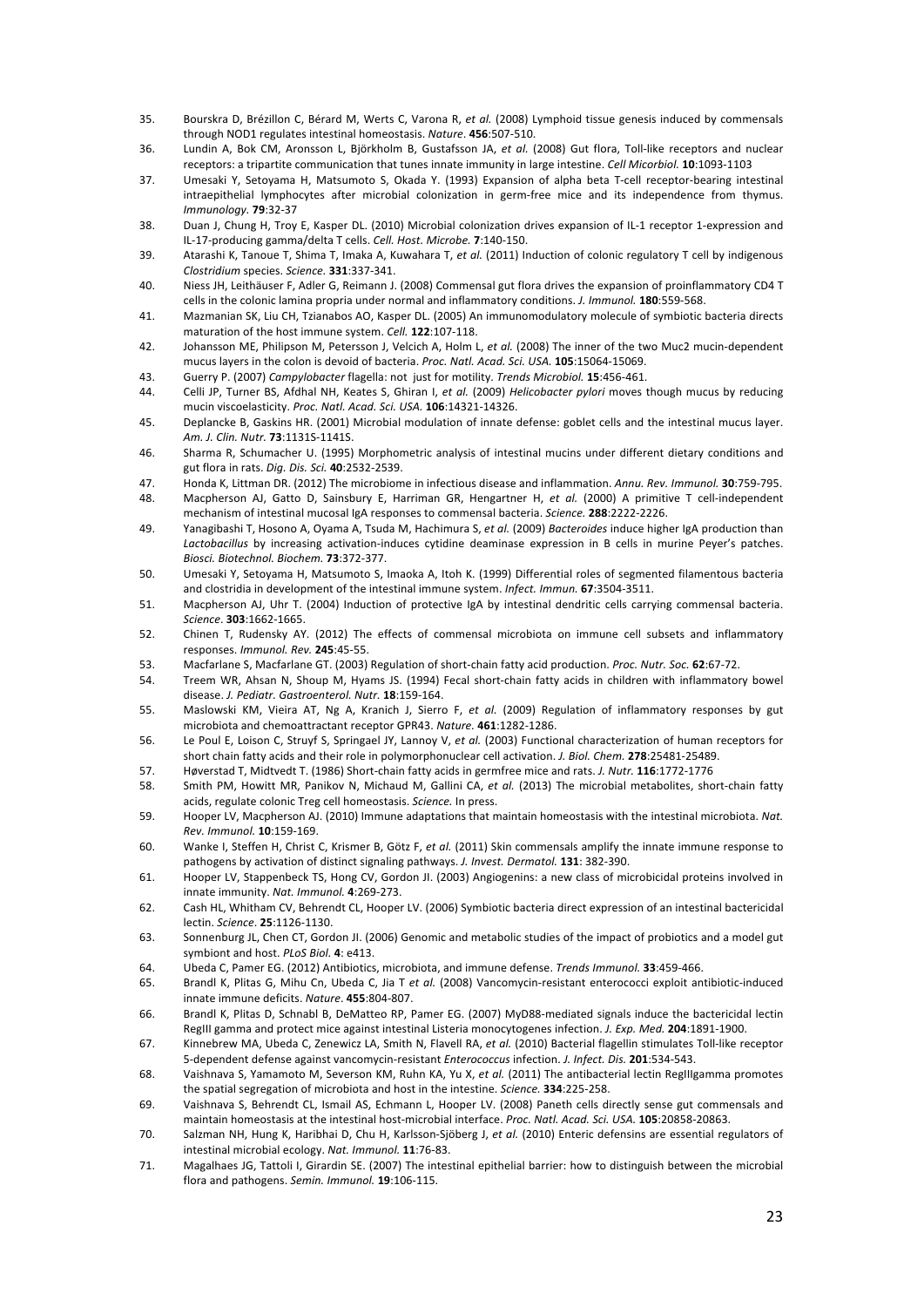- 72. Abreu MT. (2010) Toll-like receptor signalling in the intestinal epithelium: how bacterial recognition shapes the intestinal function. Nat. Rev. Immunol. **10**:131-144.
- 73. Rakoff-Nahoum S, Paglino J, Eslami-Varzaneh F, Edberg S, Medzhitov R. (2004) Recognition of commensal microflora by toll-like receptors is required for intestinal homeostasis. Cell. **118**:229-241.
- 74. Carvalho FA, Aitken JD, Vijay-Kumar M, Gewirtz AT. (2012) Toll-like receptor-gut microbiota interactions: perturb at your own risk! Annu. Rev. Physiol. 74:177-198.
- 75. Iiyama R, Kanai T, Uraushihara K, Ishikura T, Makita S, et al. (2003) Normal development of the gut-associated lymphoid tissue except Peyer's patch in MyD88-deficient mice. Scand. J. Immunol. **58**:620-627.
- 76. Yu Q, Tang C, Xun S, Yajima T, Takeda K, *et al.* (2006) MyD88-dependent signaling for IL-15 production plays an important role in maintenance of CD8αα TCRαβ and TCRγδ intestinal intraepithelial lymphocytes. *J. Immunol.* **176**:6180?6185.
- 77. Round JL, Lee SM, Li J, Tran G, Jabri B, et al. (2011) The Toll-like receptor 2 pathway establishes colonization by a commensal of the human microbiota. Science. **332**:974-977.
- 78. Zhou L, Lopes JE, Chong MMW, Ivanov, II, Min R, et al. (2008) TGF-β-induced Foxp3 inhibits Th17 cell differentiation by antagonizing RORγt function. *Nature*. **453**:236-240.
- 79. Pull SL, Doherty JM, Mills JC, Gordon JI, Stappenbeck TS. (2005) Activated macrophages are an adaptive element of the colonic epithelial progenitor niche necessary for regenerative responses to injury. Proc. Natl. Acad. USA. 102:88-104.
- 80. Franchi L, Muñoz-Planillo R, Núñez G. (2012) Sensing and reacting to microbes through the inflammasomes. Nat. *Immunol.!***13**:325?332.
- 81. Franchi L, Kamada N, Nakamura Y, Burgerry A, Kudda P, et al. (2012) NLRC4-driven production of IL-1β discriminates between pathogenic and commensal bacteria and promotes host intestinal defense. Nat. Immunol. 13:449-456.
- 82. Elinav E, Strowig T, Kau Al, Henao-Mejia J, Thaiss CA, et al. (2011) NLRP6 inflammasome regulates colonic microbial ecology and risk for colitis. Cell. **145**:745-757.
- 83. Lucke K, Miehlke S, Jacobs E, Schuppler M. (2006) Prevalence of *Bacteroides* and *Prevotella* spp. In ulcerative colitis. *J. Med.!Microbiology.!***55**:617?624.
- 84. Kumar PS, Griffen AL, Barton JA, Paster BJ, Moeschberger ML, et al. (2003) New bacterial species associated with chronic periodontitis. *J. Dent. Res.* 82:338-344.
- 85. Henao-Mejia J, Elinav E, Jin C, Hao L, Mehal WZ, et al. (2012) Inflammasome-mediated dysbiosis regulates progression of NAFLD and obesity. Nature. 482:179-185.
- 86. Ubeda C, Lipuma L, Gobourne A, Viale A, Leiner I, et al. (2012) Familial transmission rather than defective innate immunity shapes the distinct intestinal microbiota of TLR-deficient mice. *J. Exp. Med.* 209:1445-1456.
- 87. Niess JH, Adler G. (2010) Enteric flora expands gut lamina propria CX3CR1+ dendritic cells supporting inflammatory immune responses under normal and inflammatory conditions. *J. Immunol.* 184:2026-2037.
- 88. Diehl GE, Longman RS, Zhang JX, Breart B, Galan C, et al. (2013) Microbiota restricts trafficking of bacteria to mesenteric lymph nodes by CX(3)CR1(hi) cells. Nature. 494:116-120.
- 89. Konstantinov SR, Smidt H, de Vos WM, Bruijns SC, Singh SK, et al. (2008) S layer protein A of Lactobacillus acidophilus NCFM regulates immature dendritic cell and T cell functions. Proc. Natl. Acad. Sci. USA. 105:19474-19479.
- 90. Mann ER, Landy JD, Bernardo D, Peake ST, Hart AL, *et al.* (2013) Intestinal dendritic cells: their role in intestinal inflammation, manipulation by the gut microbiota and differences between mice and men. *Immunol. Let.* 150:30-40.
- 91. Zeuthen LH, Fink LN, Frokiaer H. (2008) Epithelial cells prime the immune response to an array of gut-derived commensals toward a tolerogenic phenotype through distinct actions of thymic stromal lymphopoietin and transforming growth factor-beta. *Immunology*. **123**:197-208.
- 92. Bernardo D, Sánchez B, Al-Hassi HO, Mann ER, Urdaci MC, et al. (2012) Microbiota/host crosstalk biomarkers: regulatory response of human intestinal dendritic cells exposed to *Lactobacillus* extracellular encrypted peptide. PLoS *One.!***7**:e36262.
- 93. Ng SC, Benjamin JL, McCarthy NE, Hedin CR, Koutsoumpas A, et al. (2011) Relationship between human intestinal dendritic cells, gut microbiota, and disease activity in Crohn's disease. *Inflamm. Bowel Dis.* **17**:2027-2037.
- 94. Tait Wajno ED, Artis D. (2012) Innate lymphoid cells: balancing immunity, inflammation, and tissue repair in the intestine. Cell. Host. Microbe. 12:445-457.
- 95. Monticelli LA, Sonnenberg GF, Abt MC, Alenghat T, Ziegler CG et al. (2011) Innate lymphoid cells promote lung-tissue homeostasis after infection with influenza virus. *Ngt. Immunol.* **12**:1045-1054.
- 96. Ganal SC, Sanos SL, Kallfass C, Oberle K, Johner C et al. (2012) Priming of natural killer cells by nonmucosal mononuclear phagocytes required instructive signals from commensal microbiota. *Immunity* 37:171-186.
- 97. Crellin NK, Trifari S, Kaplan CD, Satoh-Takayama N, Di Santo JP et al. (2010) Regulation of cytokine secretion in human CD127(+) LTi-like innate lymphoid cells by Toll-like receptor 2. *Immunity*. **33**:752-764.
- 98. Martinez J, Huang X, Yang Y. (2010) Direct TLR2 signaling is critical for NK cell activation and function in response to Vaccinia&viral&infection.&*PLoS!Pathog.!***6**:e1000811.
- 99. Sivori S, Falco M, Della Chiesa M, Carlomagno S, Vitale M, et al. (2004) CpG and double-stranded RNA trigger human NK cells by Toll-like receptors: induction of cytokine release and cytotoxicity against tumors and dendritic cells. *Proc. Natl.!Acad.!Sci.!USA!***101**:10116?101121.
- 100. Esin S, Batoni G, Counoupas C, Stringaro A, Brancatisano FL, et al. (2008) Direct binding of human NK cell natural cytotoxicity receptor NKp44 to the surfaces of mycobacteria and other bacteria. Infect. Immun. 76:1719-1727.
- 101. Kiss EA, Vonarbourg C, Kopfmann S, Hobeika E, Finke D, et al. (2011) Natural aryl hydrocarbon receptor ligands control organogenesis of intestinal lymphoid follicles. *Science* **334**:1561-1565.
- 102. Perdew GH, Babbs CF. (1991) Production of Ah receptor ligands in rat fecal suspensions containing tryptophan or indole-3-carbinol. Nutr. Cancer. 16:209:218.
- 103. Sonnenberg GF, Artis D. (2011) Innate lymphoid cell interactions with microbiota: implications for intestinal health and disease.&*Immunity*.&**37**:601?610.
- 104. Fink LN, Zeuthen LH, Christensen HR, Morandi B, Frøkiaer J, et al. (2007) Distinct gut-derived lactic acid bacteria elicit divergent dendritic cell-mediated NK cell responses. Int. Immunol. 19:1319-1327.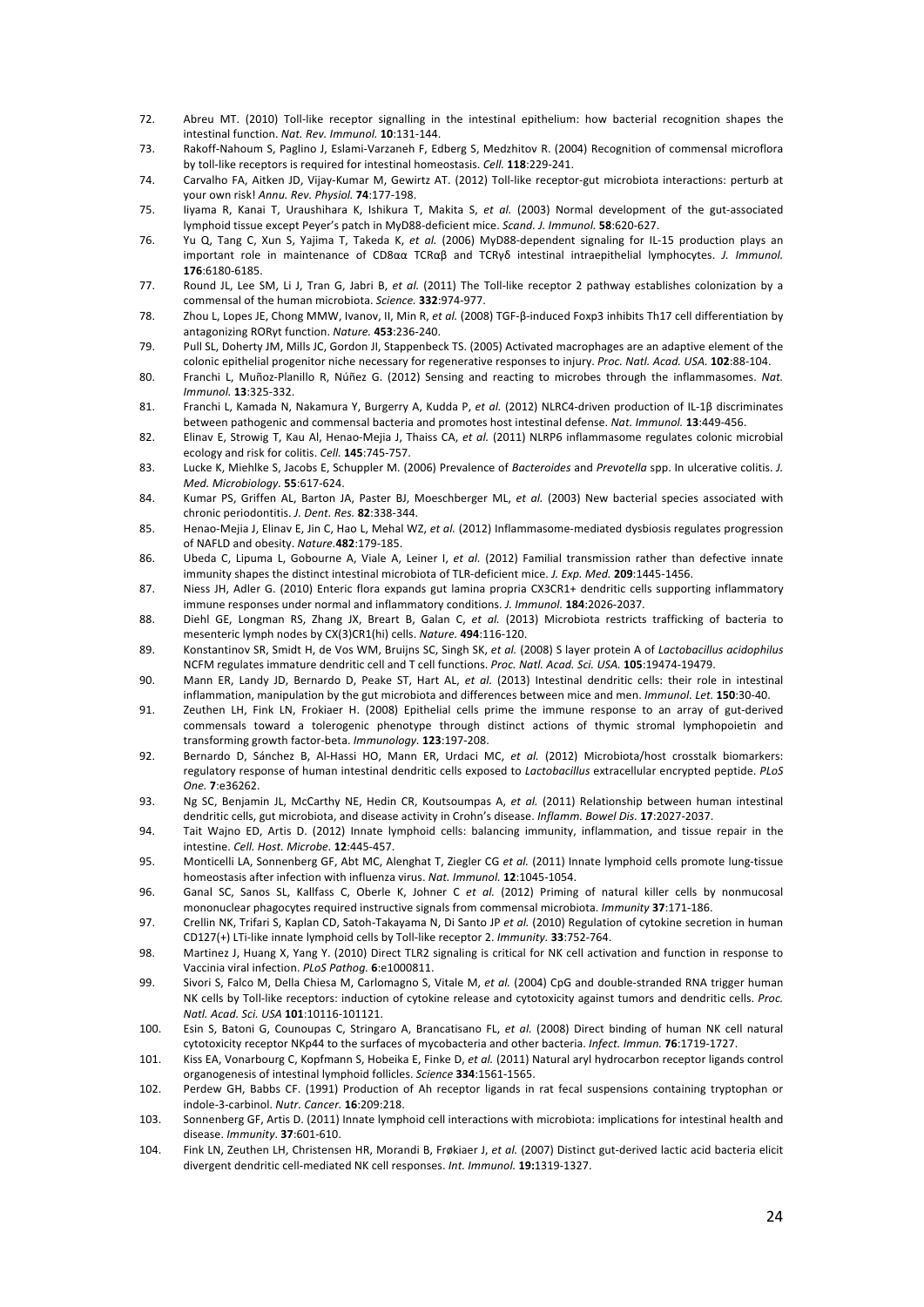- 105. Shalapour S, Deiser K, Sercan O, Tuckermann J, Minnich K, et al. (2010) Commensal microflora and interferon-gamma promote steady-state interleukin-7 production in vivo. Eur. J. Immunol. 40:2391-2400.
- 106. Vonarbourg C, Mortha A, Bui VL, Hernandez PP, Kiss EA, et al. (2010) Regulated expression of nuclear receptor RORγt confers distinct functional fates to NK cell receptor-expressing RORγt(+) innate lymphocytes. *Immunity*. **33**:736-751.
- 107. Sawa S, Lochner M, Satoh-Takayama N, Dulauroy S, Bérard M, et al. (2011) RORyt<sup>+</sup> innate lymphoid cells regulate intestinal homeostasis by intergrating negative signals from the symbiotic
- 108. Sonnenberg GF, Fouser LA, Artis D. (2011) Border patrol: regulation of immunity inflammation and tissue homeostasis at barrier surfaces at barrier surfaces by IL-22. Nat. Immunol. 12:383-390.
- 109. Zheng Y, Valdez PA, Danilenko DM, Hu Y, Sa SM, *et gl.* (2008) Interleukin-22 mediates early host defense against attaching and effacing bacterial pathogens. Nat. Med. 14:282-289.
- 110. Van Kaer L, Parekh VV, Wu L. (2011) Invariant natural killer T cells: bridging innate and adaptive immunity. *Cell. Tissue Res.!***343**:43?55.&
- 111. Olszak T, An D, Zeissig S, Vera MP, Richter J, et al. (2012) Microbial exposure during early life has persistent effects on natural killer T cell function. Science. 336:489-493.
- 112. Lockhard E, Green AM, Flynn JL. (2006) IL-17 production is dominated by gammadelta T cells rather than CD T cells during Mycobacterium tuberculosis infection. *J. Immunol.* **177**:4662-2669.
- 113. Park SG, Mathur R, Long M, Hosh N, Hao L, et al. (2010) T regulatory cells maintain intestinal homeostasis by suppressing  $νδ T$  cells. *Immunitv*. **33**:791-803.
- 114. Van Wijk F, Cheroutre H. (2009) Intestinal T cells: facing the mucosal immune dilemma with synergy and diversity. *Semin.!Immunol.!***21**:130?138.&
- 115. Bandeira A, Mota-Santos R, Itohara S, Degermann S, Heusser C, et al. (1990) Localization of gamma/delta T cells to the intestinal epithelium is independent of normal microbial colonization. *J. Exp. Med.* **172**:239-244.
- 116. Ismail AS, Severson KM, Vaishnava S, Behrendt CL, Yu X, et al. (2011) Gammadelta intraepithelial lymphocytes are essential mediators of host-microbial homeostasis at the intestinal mucosal surface. *Proc. Natl Acad. Sci. USA.* **108**:8743?8748.
- 117. Li Y, Innocentin S, Withers DR, Roberts NA, Gallagher AR, *et al.* (2011) Exogenous stimuli maintain intraepithelial lymphocytes via aryl hydrocarbon receptor activation. Cell. 147:629-640.
- 118. Littman DR, Rudensky AY. (2010) Th17 and regulatory T cells in mediating and restraining inflammation. Cell. 140:845-858.
- 119. Ivanov II, Frutos Rde L, Manel N, Yoshinaga K, Rifkin DB, et al. (2008) Specific microbiota direct the differentiation of IL-17-producing T-helper cells in the mucosa of the small intestine. Cell Host Microbe. 4:337-349.
- 120. Li N, Wang JC, Liang TH, Zhu MH, Wang JY, et al. (2013) Pathological finding of increased expression of interleukin-17 in the synovial tissue of rheumatoid arthritis patients. Int. J. Clin. Exp. Pathol. 6:1375-1379.
- 121. Ishigame H, Kakuta S, Nagai T, Kadoki M, Nambu A, et al. (2009) Differential roles of interleukin-17A and -17F in host defense against mucoepithelial bacterial infection and allergic responses. Immunity. 30:108-119
- 122. Conti HR, Shen F, Nayyar N, Stocum E, Sun JN, et al. (2009) Th17 cells and IL-17 receptor signaling are essential for mucosal host defense against oral candidiasis. *J. Exp. Med.* 206:299-311.
- 123. Ivanov II, McKenzie BS, Zhou L, Tadokoro CE, Lepelley A, *et al.* (2006) The orphan nuclear receptor RORgammat derects the differentiation program of proinflammatory IL-17+ T helper cells. *Cell.* 126:1121-1133.
- 124. Quintana FJ, Basso AS, Iglesias AH, Korn T, Farez MF, et al. (2008) Control of T(reg) and T(H)17 cell differentiation by the aryl hydrocarbon receptor. Nature. 453:65-71.
- 125. Veldhoen M, Hirota K, Christensen J, O'Garra A, Stockinger B. (2009) Natural agonists for aryl hydrocarbon receptor in culture medium are essential for optimal differentiation of Th17 T cells. *J. Exp. Med.* 206:43-49.
- 126. Uematsu S, Fujimoto K, Jang MH, Yang BG, Jung YJ, et al. (2008) Regulation of humoral and cellular gut immunity by lamina propria dendritic cells expression Toll-like receptor 5. Nat. Immunol. 9:769-776.
- 127. Zaph C, Du Y, Saenz SA, Nair MG, Perrigoue JG, et al. (2008) Commensal-dependent expresison of IL-25 regulates the IL-23-IL-17 axis in the intestine. *J. Exp. Med.* **205**:2191-2198.
- 128. Atarashi K, Nishimura J, Shima T, Umesaki Y, Yamamoto M, et al. (2008) ATP drives lamina propria T(H)17 cell differentiation. Nature. **445**:808-812.
- 129. Geuking MB, Cahanzli J, Lawson MA, Ng DC, Slack E, et al. (2011) Intestinal bacterial colonization induces mutualistic regulatory T cell responses. *Immunity*. **34**:794-806.
- 130. Ivanov II, Atarashi K, Manel N, Brodie EL, Shima T, et al. (2009) Induction of intestinal Th17 cells by segmented filamentous bacteria. Cell. **139**:485-498.
- 131. Klaasen HL, Koopman JP, Van den Brink ME, Bakker MH, Poelma FG, et al. (1993) Intestinal, segmented, filamentous bacteria in a wide range of vertebrate species. Lab. Anim. 27:141-150.
- 132. Lee YK, Menezes JS, Umesaki Y, Mazmanian SK. (2011) Proinflammatory T-cell responses to gut microbiota promote experimental autoimmune encephalomyelitis. *Proc. Natl Acad. Sci. USA.* **108**:4615-4622.
- 133. Wu HJ, Ivanov II, Darce J, Hattori K, Shima T, et al. (2010) Gut-residing segmented filamentous bacteria drive autoimmune arthritis via T helper 17 cells. *Immunity*. **32**:815-827.
- 134. Reid DM, Gow NA, Brown GD. (2009) Pattern recognition: recent insights from Dectin-1. Curr. Opin Immunol. 21: 30-37.&
- 135. LeibundGut-Landmann S, Gross O, Robinson MJ, Osorio F, Slack EC, et al. (2007) Syk- and CARD9-dependent coupling of innate immunity to the induction of T helper cells that produce interleukin 17. Nat. Immunol. **8**:630-638.
- 136. Sakaguchi S, Miyara M, Costantino CM, Hafler DA. (2010) FOXP3+ regulatory T cells in the human immune system. Nat. *Rev.!Immunol.!***10**:490?500.
- 137. Nishio J, Honda K. (2012) Immunoregulation by the gut microbiota. Cell. Mol. Life, Sci. 69:3635-3650.
- 138. Di Giacinto C, Marinaro M, Sanchez M, Strober W, Boirivant M. (2005) Probiotics ameliorate recurrent Th1-mediated murine colitis by inducing IL-10 and IL-10-dependent TGF-beta-bearing regulatory cells. *J. Immunol.* **174**:3237-3246.
- 139. Cebula A, Seweryn M, Rempala GA, Pabla SS, McIndoe RA, et al. (2013) Thymus-derived regulatory T cells contribute to tolerance to commensal microbiota. Nature. **497**:258:262.